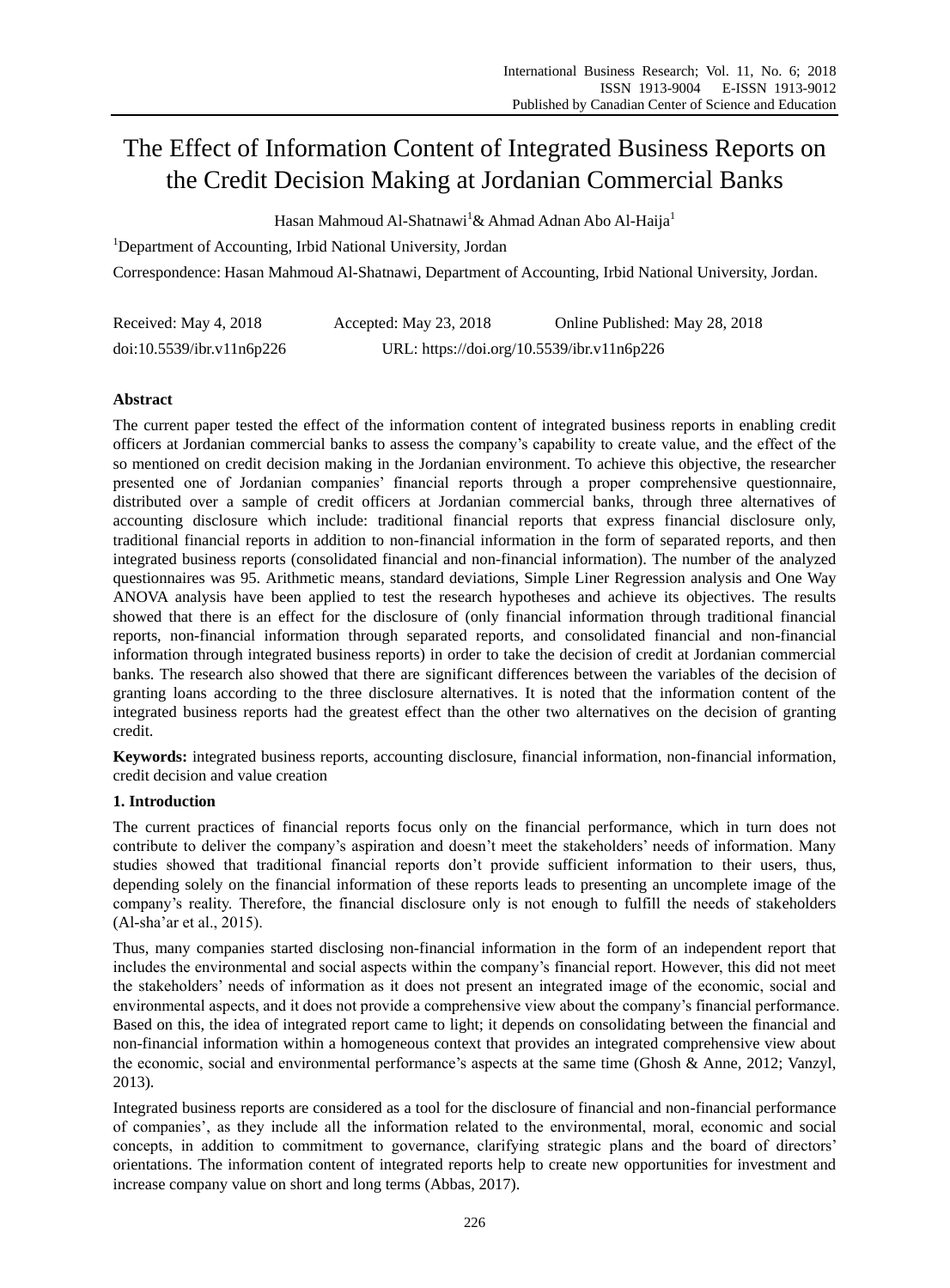To grant banking credit has a great role in activating different economic and social sectors as it has become impossible for the production, distribution and trading operations to be done without credit. This requires banks to provide the suitable credit through a rationalized credit policy in which they balance between the returns and risks, it also takes into account achieving the aspired profitability, as well as fulfilling these sectors' needs such as the industrial sector (Al-Barzanji & Husain, 2017).

Deloitte (2012), Monterio (2013) and Owen (2013) indicated that the Insufficiency of the traditional reports or even the separated reports in assessing companies' performance, predicting their potential future performance, and assessing their ability to create value was the main reason to apply and prepare integrated business reports that meets the needs of stakeholders. Whereas, Cohen et al. (2012), Latridis (2011) and Barakeh (2017) indicated that the disclosure of financial information only in not enough to make decisions, this led to the importance of the availability of additional non-financial information that helps in making decisions that cannot be expressed financially, and should be included within the financial report such as the information about the company's sustainability.

Ismail (2016) pointed out that the information content of traditional financial reports does not meet the needs of stakeholders for decision-making. Thus, resent developments that came along with the emerge of integrated business reports were accompanied with the occurrence of several practices of financial reports, among which we can recognize three types: First includes traditional financial reports limited to financial disclosure only. Second is represented by financial reports with addition of non-financial information in the form of a separated report, in other words, unconsolidated with the non-financial information. Third is about the integrated reports that include non-financial information consolidated with financial information.

All what have previously been mentioned shows the importance of information content of integrated business reports, therefor; accounting disclosure of integrated business reports contents for sake of highlighting fulfill stakeholders' needs of information. The research problem is represented by studying and testing the effect of each of the previously mentioned types over the credit decision making at Jordanian commercial banks, and the contribution of these reports in enabling credit officers at Jordanian banks to build an integrated image about the company's performance and assessing its capability of creating value, moreover; measuring the ability of these companies creation of cash flows that enables the company to repay the loan and meet the credit's commitments within the legal period.

Due to the growing of integrated business reports importance about the traditional financial reports for various stakeholders, especially for credit officers at the Jordanian banks when taking the credit decision, the current research aims at measuring the effect of information content of integrated business reports in improving the decisions made by different stakeholders especially credit officers at commercial banks through identifying the faults in traditional financial reports, identifying the concept and nature of integrated financial reports, and identifying the effect of (the disclosure of financial information only through traditional financial reports, the non-financial information through a separated report about the traditional financial reports, and the financial information consolidated with non-financial information through integrated financial reports) in credit decision making at Jordanian commercial banks.

The importance of this research comes from the need of the Jordanian environment for improving the financial reports' quality and presenting sufficient integrated information about the financial and non-financial performance within a strategic perspective that meets the benefits of all parties, which in return will increase the awareness of the concerned members and companies about the importance of the commitment toward issuing such reports and testing the effect of informational content of integrated business reports in enhancing the decisions made by credit officers in Jordanian commercial banks.

The remaining parts of this paper are organized as follows: section 2 presents a review of the recent, related literature. Section 3 is about the theoretical framework and the research's hypotheses while section 4 describes the research methodology and tests the hypotheses. Then, the last section underlines the main conclusions of the present study and gives recommendations.

## **2. Previous Studies**

Many previous studies handled the issue of information content of the integrated business reports as well as taking the credit decision. Nevertheless, there was scarcity in attending their mutual relationship. Musa (2010) sought recognition of accounting information role in rationalizing credit policies whereupon the study was applied on the commercial banks working in Gaza Strip. This study showed that banks inquire about clients through banking risk program and identify the expected sources of financing and income of the client before acquiring the credit. It also showed that some banks do not ask for accounting information in some cases for not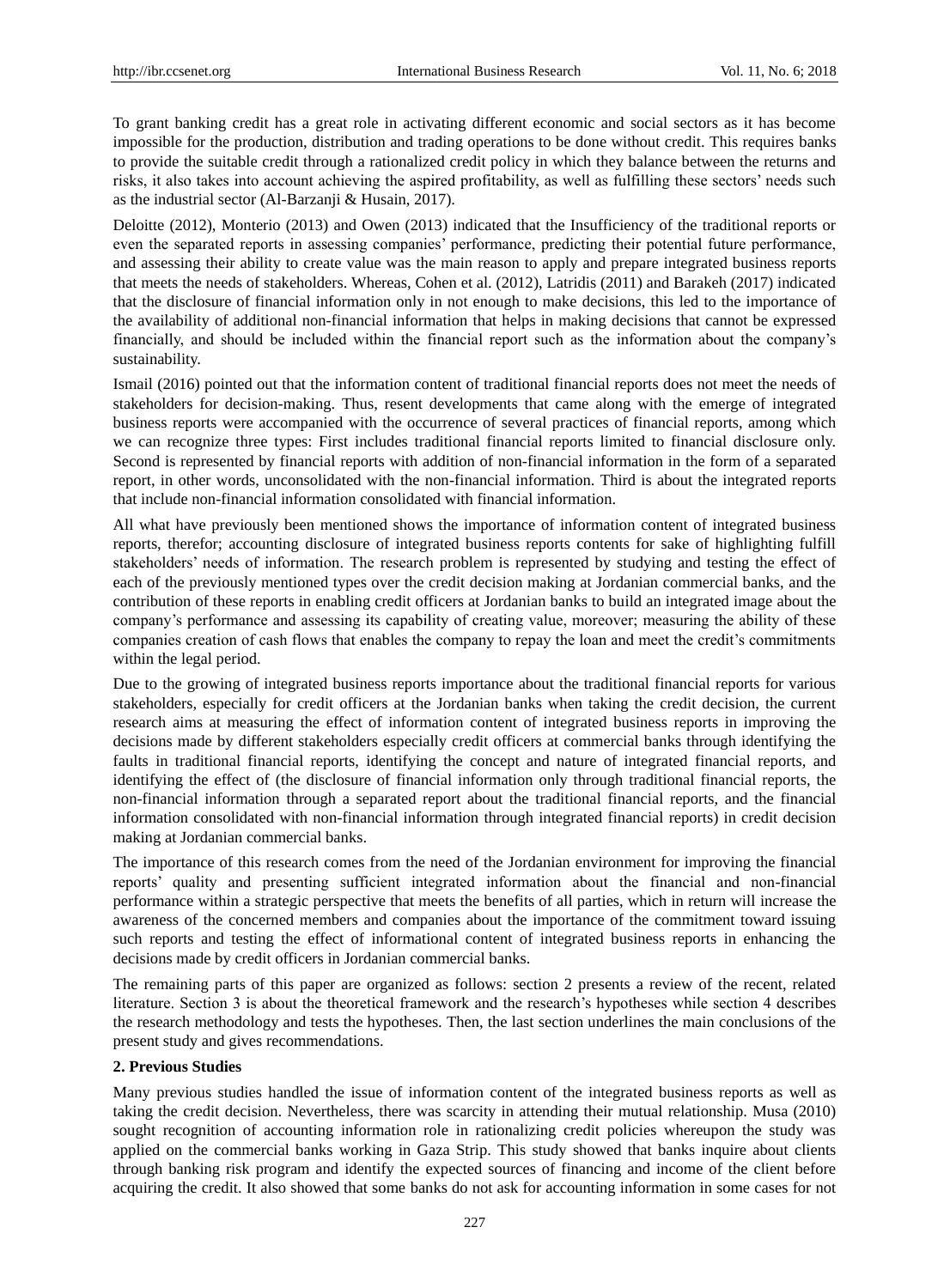being reliable in the presented reports or because of unavailable or insufficient accounting information.

Azácrate et al., (2011) pointed out the role of the integrated business reports in presenting the indicators of achieving sustainable development. This study counted on the content analysis approach where it revealed the existence of a group of integrated indicators that should be explained by the board of directors about the concept and nature of achieving sustainable development. The study also stressed the necessity of showing the business company ability to connect among the economic, environmental and social capitals through linking the indicators of each division and its nature.

Al-Zibdiyeh and Al-Thnebat (2012) tested effect of the external auditor's report in taking credit decisions at Jordanian commercial banks. In order to realize the objectives of this study, a questionnaire and the experimental study approach were used whereby 132 questionnaires were distributed on the credit officers working at Jordanian commercial banks in addition to virtual data attached to the different types of auditor report. For the sake of analyzing the study data the tests of Chi-Square, Wilcoxon and Kruskal-Wallis were used. The study indicated that the auditor's report is one of the important information sources on which the credit officer relies in taking credit decisions. The study also revealed statistically significant differences among conservative auditor's report types in affecting the credit decision.

Al-shikhli (2012) identified the main factors of the banking credit decision at Jordanian commercial banks in addition to analyzing those factors, assessing their relative importance and identifying the obstacles that affect taking the credit decision. This study pointed out that there is a significant role of the factors of (client's financial status, his personal traits, and the pattern of credit policy of the lending bank) in taking the banking credit decision at Jordanian commercial banks. The study of Isabel et al. (2013) aimed at recognizing and comprehending the content of the integrated business reports in the light of the societal culture level to identify their effect among the users of financial statements in recognizing and comprehending the content of the integrated business reports. The study followed the content analysis approach where it presented several results such as, there is an effect of the national culrtural system which represents the values and attitudes of those reports users of stakeholders, and that integrated business reports provide significant information about the strategic plans, governance, level of commitment to its principles and the environmental commitment in addition to the financial performance, personnel data, wages, and sustainability.

Rensburg and Botha (2014) revealed the effect of integrated business reports on the financial and non-financial performance through the information provided by those reports. This study showed the existence of a positive effect of integrated business reports in the state of South Africa on the financial and non-financial performance. It also stated the ambiguity of using those reports by all the stakeholders. The study assured that there is a limited number of stakeholders who care for those reports as a main source of information as some stakeholders believe that traditional reports are still the core and reference of decision. Havlová (2015) examined the general trend in the adoption of integrated business reports over the years  $(2010 - 2014)$ . This study depended on the analytical approach to measure general trend toward using the integrated business reports through the companies under research. It showed an increasing importance for those reports in all those companies because of their significance in providing a ground for comparison and decision support.

Ismail and Ismail (2015) investigated the necessity of improving the measurement and the control of the credit risks for borrowers through placing a suggested accounting model which may help to measure and assess the creditworthiness of the client accurately and then identifying the credit risk of the client correctly which develops the process of taking the decision of granting the banking credit. This study depended on (Panel Data Analysis) which studies the data of several companies that wish to receive loans from an Egyptian bank. It revealed the presence of a direct correlation between the creditworthiness level of the applicant client and each of the client's industrial organization stability, competitive capacity of the client's organization, operational performance results of the client's organization, cash flow of the client's organization, financial attitude of the client's organization, internal management and control of the client's organization, financing and facility structure of the client's organization and the due balances of the client's organization.

Ismail (2016) studied and tested the effect of the information content of the integrated business reports in enabling credit officers to assess the company's capability to create value and the effect of this process on the credit granting decision in the Egyptian environment. The research included a theoretical and experimental study to achieve this goal. In this study ANOVA is used to investigate the presence of a significance difference in the loan granting decision according to the three alternatives. The researcher also used Kruskal-Wallis test to verify the difference in the three cases. As well as it pointed out the presence of significant differences in the credit granting decision according to the different disclosure cases. It also revealed the existence of significant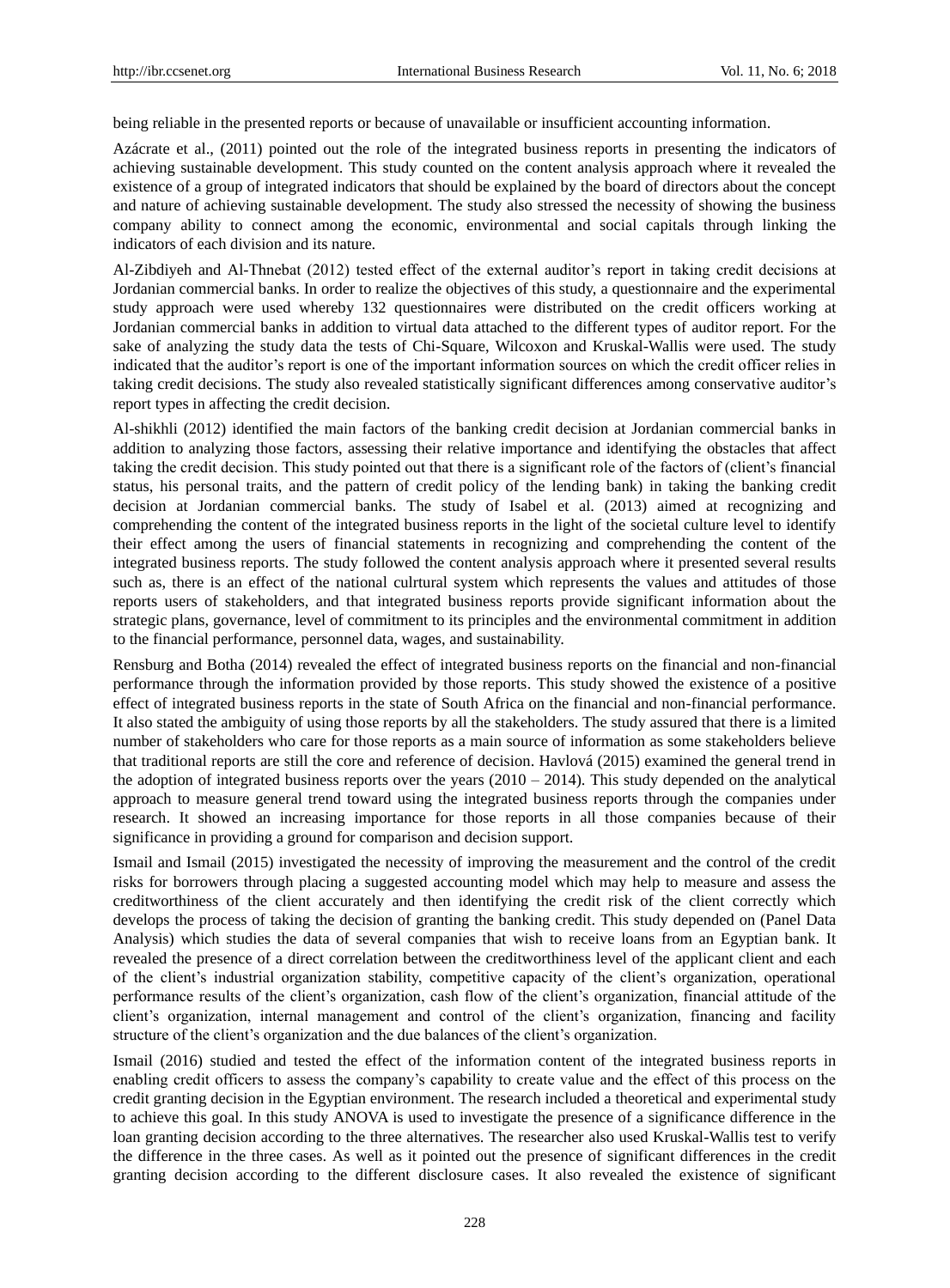differences among the variables of the loan granting decision according to the three disclosure alternatives.

Rivera et al., (2017), showed the sufficiency and inclusiveness of disclosure of the integrated business reports in terms of providing the required information for users. The level of the disclosure level included in the integrated business reports content was studied through looking into the international experimental program of the international council of the integrated business reports which was distributed upon 91 companies. This study pointed out that disclosing the internal audition was of the most important items included by the integrated business reports reaching a high disclosure level and that it differed from one company to another due to the difference of the kind of industry. While Abbas (2017) showed the dimensions of the information content of the integrated business reports, as well as handled the suggested dimensions and indicators that could be added to develop the dimensions of the balanced score card of performance after modifying its dimensions to suit the goal of using it to assess the accounting disclosure of the integrated business reports content after dividing this content to several dimensions or aspects to assess the disclosure of each of the integrated business reports out of a set of multiple reports. This study resulted that: there is argument concerning the mechanism of preparing and publishing the integrated business reports making them compulsory as they need more organizational controls in different countries to make the integrated business reports of international practices in all the companies listed in stock markets throughout the coming years.

Mahmoud (2017) studied and identified the nature and objectives of the integrated reports and their contents as well as their accommodation to the Iraqi environment, in addition to studying and testing the effect of the information content of the integrated reports on the competitive capability of the industrial establishments in Iraq. This study pointed out that using the integrated reports realizes important benefits in the business environment including creating improvements in operations, reducing costs, increasing the potentiality of the establishment to receive a capital with reasonable cost, ensuring the commercial license and better management of the risks related to the reputation of the establishment in addition to enhancing the transparency and organizational clarity of the establishment which contribute in supporting the competitive capability.

Muhammad (2017) studied and revealed the importance of accounting information in the process of credit decision rationalization and showed the reasons and treatment of delinquency in banking credit. To achieve this study objectives, the analytical descriptive approach and depended on a random sample of the employees of Khartoum Bank incorporating a sample of (63) employees are used. This study showed the availability of significant and beneficial accounting information which may lead to rationalizing the credit granting decision. Moreover, the provision of information in time leads to rationalizing the credit granting decision.

The above mentioned studies indicate the importance of information content of the integrated business reports as most of them agreed on the presence of an effect of the disclosure of financial and non-financial information in creating value for the company and consequently influencing different stakeholders. Therefor the researcher believes that there is a gap in the studies that handled using the effect of information content of the integrated business reports in credit granting decisions. This research is attempting to cover this gap by conducting a field study to investigate the viewpoints of credit officers about the importance of information content of the traditional financial reports and the integrated business reports when granting the credit in addition to studying the differences in the importance of those reports through the variables of loan granting decision represented in the acceptable maximum limit of loans, the ratio of the loan to assets and equipment, the minimum interest rate and the average granted credit period, taking into consideration that the Jordanian environment lacks similar studies about integrated business reports, thus, what gives distinction to this research is being applied in a different environment and that it sought to achieve additional objectives different from said studies.

## **3. The Theoretical Framework of the Study and the Hypotheses Development**

To develop the hypotheses of the research, this section handled the clarification of the integrated business reports and their information content and analyzing their relationship to credit granting decision.

#### *3.1 Integrated Business Reports*

The financial accounting aims at extracting and communicating information to the stakeholders in companies to help them take the decisions that achieve their wishes. Although such information is usually financial in nature and has all the qualitative features, it does not provide sufficient vision to the overall performance of the company (Ali, 2012). Therefor; there is a need to develop the traditional disclosure practices as the traditional financial statements alone are inadequate to communicate information to the stakeholders to measure the comprehensive performance of the company because they do not provide much information useful and appropriate for the different stakeholders and do not include the information related to the social and environmental aspects in addition to many other different information as they simply focus on the information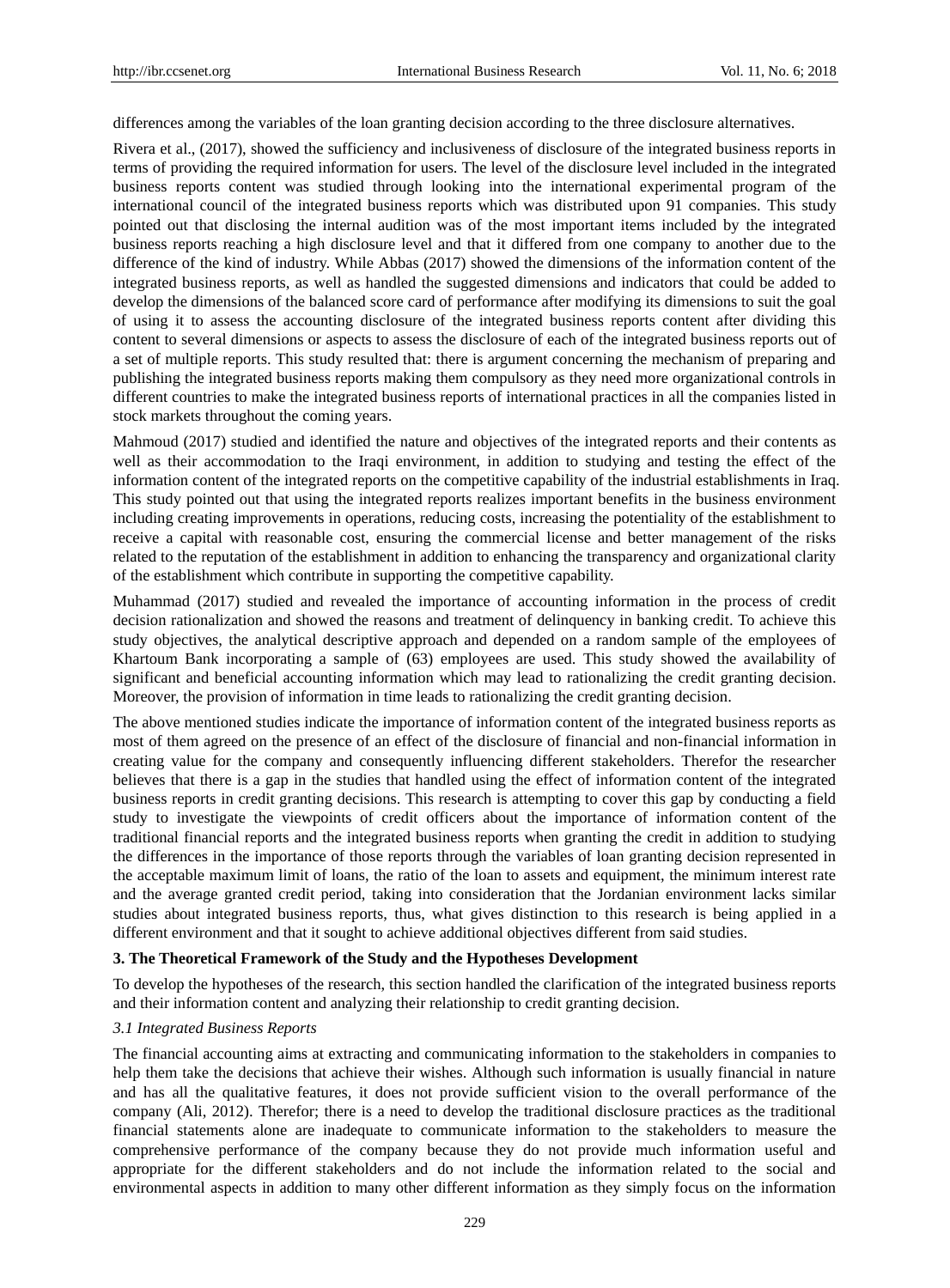related to the financial aspects (Hussainey & Najjar, 2011; Sharaf, 2015).

Abbas (2017), Ismail (2016) and Al-Sha'ar et al., (2015) pointed out that the traditional financial reports lost their ability as a tool to disclose all the information that fulfills the needs of the stakeholders, therefor; they do not reflect the actual performance of the company. Those reports have to be changed to include non-financial information beside the financial information especially those related to social responsibility and sustainable development to realize the purposes of the stakeholders whether lenders or investors. Consequently, disclosing non-financial information will lead to producing high quality information reports and creating value for stakeholders.

Therefor this requires a consensus of all data users interested in producing, communicating and using accounting information on the necessity of changing the contents of the traditional financial reports to provide information about performance in its three aspects; the economic, the social and the environmental, through increasing the disclosure of non-financial information to improve the quality of the reports and to increase their reliability in addition to the development of the form and content of the financial report through incorporating the strategic dimensions, sustainability and governance which contribute in providing comprehensive information about the company's performance and presenting an integrated view about the company's capability to create value for the stakeholders (Aji &Hossain, 2016; Hahn & Michael, 2013; Bachoo et al., 2013).

Therefore, there was a need to create intrinsic modifications in the form and content of the financial report to achieve the wishes of stockholders by means of a report through which the financial and non-financial information can be consolidated. This report appeared through what is called integrated business reports. The idea of these reports depends on collecting the separated reports related to the dimensions of strategy, sustainability and governance in one report with the traditional financial reports consolidating between the financial and the non-financial information (Blesener, 2011).

The idea of integrated reports received an increasing approval from companies in many countries. Therefore, many companies started producing integrated reports about their performance and the companies' contribution in value creation. Those reports also received wide acceptance from stakeholders and in this frame the International Integrated Reporting Committees (IIRC) was established in August 2010 including in its membership each of the International Accounting Standards Board (IASB), International Federation of Accountants (IFAC), World Business Council For Sustainable Development (WBCSD) and Global Reporting Initiative of Sustainability which asserted that integrated reports combine financial and non-financial information which relate to the environmental, social and economic control and performance (Adams, 2015 ;IIRC, 2011).

The International Integrated Reporting Committees (IIRC, 2013) defined the integrated business reports as concise and brief communication about the know-how of organization, governance, performance and future expectations strategies in the course of the external environment which leads to create value on the short, medium and long term. As well as Mahmoud (2017) indicated that integrated thinking is the basis of building the future of preparing integrated reports in establishments as a transformation in the methodology of establishments in connection to business modules and value creation.

The researcher believes that the traditional financial reports are subject to international accounting standards and legal legislations in the country where they are prepared and that they organize the methods of recognition, exhibition, measurement and disclosure of the information they include and that the methods of their preparation, form and content are subject to an organized method among all companies. As for the non-financial data in the integrated business reports, they do not go under any standards and legislations that govern and organize the methods of their exhibition, measurement and disclosure as well as identifying the quality of information which should be included, therefor; their methods of exhibition, measurement and disclosure are affected by personal judgments and differ from one company to another.

To reduce the variation in preparing integrated reports, the IIRC report established a set of general rules that may contribute in shaping an agreeable framework among all the parties producing and using the integrated business reports as the IIRC report confirmed that the integrated reports are based on two basic pillars which are: (Ismail, 2016; Eccles & Daniela., 2014; IIRC, 2013).

1) Six guiding principles that govern preparing and publishing integrated business reports:

- Strategic focus and future orientation to show the company's capability to create value.

- Combining information (communicating information) and linking between work and results to highlight the company's ability in creating value.

- Response to stakeholders through responding to their needs and legal interests.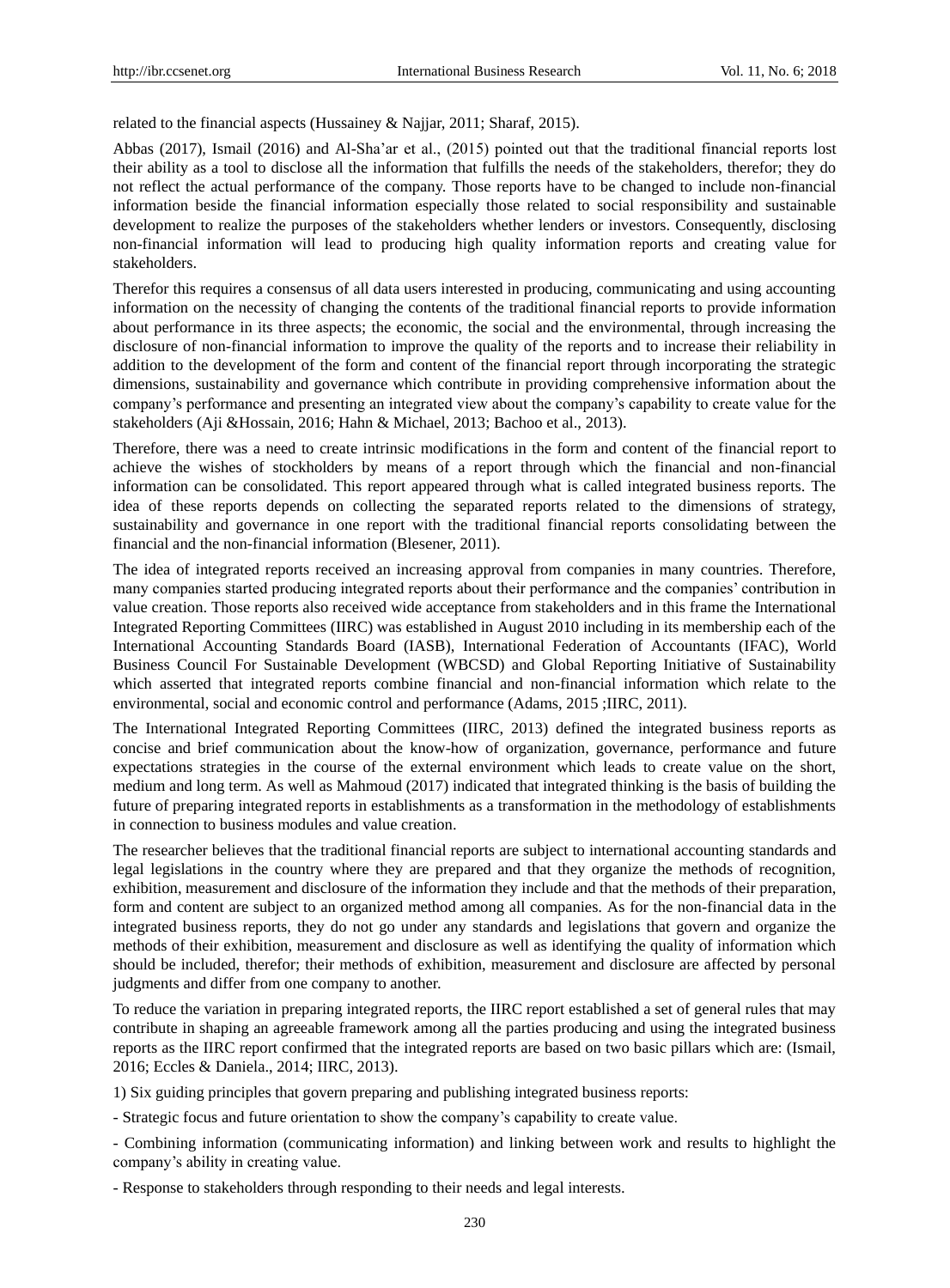- Relative importance and conciseness by providing concise information to concentrate on the important issues related to the company's capability to create value.

- Credibility through listing all the intrinsic issues whether positive or negative.

- Comparability and consistency which means presenting information in a way that makes it comparable with other companies consistently from year to year.

2) The elements of information content of integrated business reports:

- Governance – business model – external environment – risks and opportunities – performance

- The foundations of preparation and assessment - risks and opportunities – organization.

Therefor; these principles must be consistent with International Financial Reporting Standards, so that integrated business reports are presented in a consistent manner as in traditional financial reports. These reports provide an overview of how the company works and help stakeholders to assess the company's capability to create value in the short, medium and long term.

Although many of those interested in the field of integrated business reports agree on the importance and necessity of including non-financial information in the financial report, they didn't agree on the nature and the concept of this information due to differences in the vision, strategy and goals in addition to the differences in the nature of operations.

Jahjouh (2017), Isabel et al., (2013), Al-Fouli (2005) and Abdulkareem (2003) focused on different types of non-financial information that can be included within the integrated report such as: information about the company's policies and objectives, information about products design and development, information about the company's market quota, stakeholders, factors that affect the company's activity, the company's future situation, the company's board of directors, the company's future vision, the number of workers within the company, wages' volume, research and development costs, information about the company's performance, expansion plans and product development, important information about the company's strategic plans, governance, its commitment to its principles, the environmental commitment in addition to the financial performance, employees' data, wages and sustainability.

South Africa is considered the first who imposed on companies listed in the stock market submitting integrated business reports. In the light of this experience, integrated business reports must include the following (Ismail, 2016; Abu Jabal, 2014; Deloitte, 2012):

- Financial information disclosure through: traditional financial reports, interpreting the factors that affects the companies' revenues, accounts auditor report, abnormal items, segmental financial information, financial investments related to the expected energy, in addition to capital expenditure and research and development expenses.

- Non-financial information disclosure: includes information related to the company's sustainability such as:

- The company's strategy (Report of the company's CEO, clarifying opportunities, benefits and risks).

- The company's features register (the company's vision and mission, the brand, the company's main products, values and believes, the markets in which the company operates).

- The involvement of stakeholders (a list of the dominant stakeholders, the key issues for the stakeholders).

- Governance (the governance structure of the company, board of directors' committees, delegation of authority to senior executives, the selection of the board of directors and its committees, the role of the board of directors in identifying economic, environmental and social impacts, risks and opportunities, wages' policies).

- Economic performance indicators (the financial statements prepared according to IFRS standards, economic values like revenues, operation costs, detained profits and payments of shareholders, accounting policies, wage rates, market and future quota of the company, report about the company's ability to future investment and investment plans).

- Environmental performance indicators (commitment to environmental laws and legislations, the operation costs of environment reservation activities, the used amounts of water and energy, the size of the waste produced by the company, the environmental certificate granted to the company, discovering new sources of energy).

- Social performance indicators (advantages granted to workers, policy of wages, the employees' health and safety, pension and health care payments fund, the rate of annual training hours for each employee, the efforts exerted to support charity in the local community, the safety and quality of products, sorting out social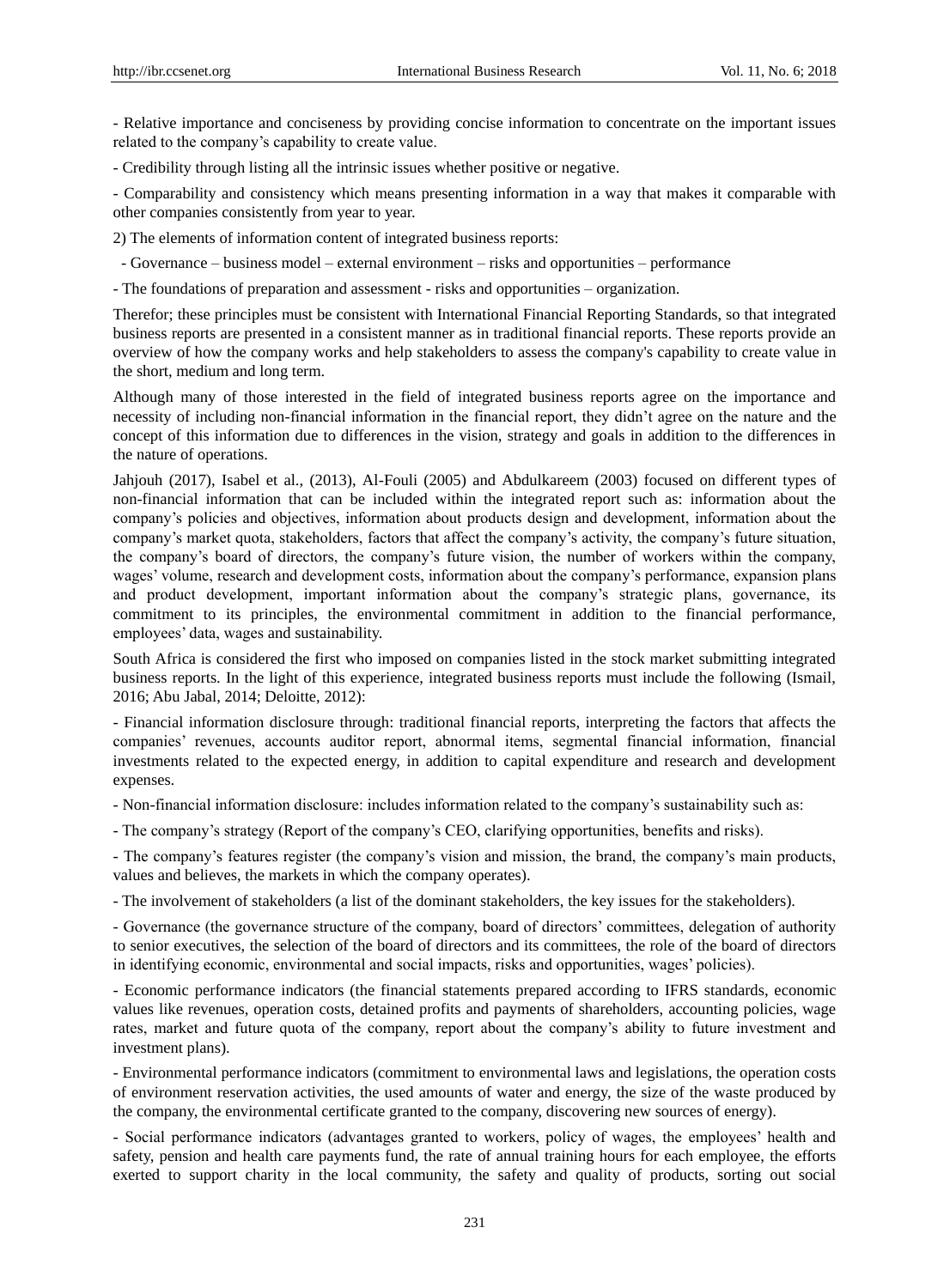#### problems).

As a result, the researcher believes that providing the financial and non-financial information within one report and the adoption of companies to the integrated business reports are necessary for stakeholders including creditors and the assessment of the company's capability to create value. Consequently, predicting the future value of the company needs non-financial indicators in addition to the financial indicators.

*3.2 analyzing the relationship between the information content of the integrated business reports and the credit granting decision and deriving the research's hypotheses:* 

Ismail (2016) and Al-zibdiyeh & Al-Thnebat (2012) indicated that credit decisions are of the most important operations at the commercial banks, whereas the importance of granting credit is at the level of the bank itself, where the banking credit is considered to be the riskiest investment but, at the same time the most attractive investment to the bank's management. Despite the high risks that characterize the banking credit, it is deemed to be of the important sources of revenues and profits of the bank, without which banks lose their role as a financial mediator in economy. Considering the risks encountered by banks when granting credits to companies, the creditors have to do sufficient investigations for all the company's information and analyzing such information before taking the lending decision. Integrated business reports provide financial and non-financial information that may help creditors to judge the company's capability to create value and consequently to specify it ability of remittance on due dates.

Campbell & Richard (2011) and Al-Ardi (2009) showed that the information content of the integrated business reports including financial and non-financial performance indicators help stakeholders and creditors to assess the company's ability to maximize its value and assess the company's management efficiency in exploiting and operating the available economic resources to maximize the value. The main role of management is not only working to achieve profit but the goal should be maximizing the value. These studies asserted that creditors turned to be more interested in non-financial information especially the information related to the different aspects of the company's sustainability. Such information provides them with indicators about the potential growth of the company in the future; it also helps in better predictions of the future cash flows. Therefor; banks should depend on non-financial information connected to the risks faced by the company and the impact of those risks on future cash flows, growth opportunities and profit levels.

Chakrabarty (2011), Campbell & Richard (2011) and IIRC (2013) indicated that the indicators and measurements of the company's capability to create value from the commercial banks perspective are represented by a set of financial indicators and non-financial indicators and consequently, the financial indicators are represented in profitability, return on investment, level of liquidity, ability to remittance and improvement in financial performance, while the non-financial indicators are represented in information about the company's sustainability including information about governance, risks, the environmental, social and moral aspects, in addition to the development and classification of workers and risks and methods of risk management.

Dhaliwal et al. (2012) pointed out that banks are more prepared to grant credit to companies with easy terms according to their reputation and their environmental and social performance level. These factors increase the value of the company because of their impact on different values such as sales and finance, and are connected to litigation risks. Whereas, Steyn (2014) and Ngwakwe (2012) indicated that it is better to disclose non-financial information away from the annual financial reports because of the difference of the nature and goals of each of the financial and non-financial information. Companies deal with huge amounts of economic, social and environmental information and it is hard to extract good indicators to judge performance considering the diversity and enormity of information.

Eccles & Daniela (2014), Bebbington & Larrinaga (2014) and gurvitsh & Sidorova (2012) studies prefer consolidating financial and non-financial information through integrated reports with the justification that this will provide a comprehensive image of the overall performance of the company. Melloni et al. (2017) and Morhardt (2010) showed that the integration of the financial and sustainable discloser positively affects the decisions of stakeholders compared to the disclosure of each of the financial, environmental, social and governing performance separately.

Eccles & Daniela (2014) and Mio & Marco (2013) asserted that disclosing non-financial information in separation from financial information does not provide a comprehensive framework to the report users as it does not connect between the companies strategy and its financial, social, environmental and governing performance and so risks cannot be assessed which negatively affects the credit decision, furthermore; consolidating the financial information with the non-financial information limits the ability of stakeholders to predict the company's capability to create and maintain value.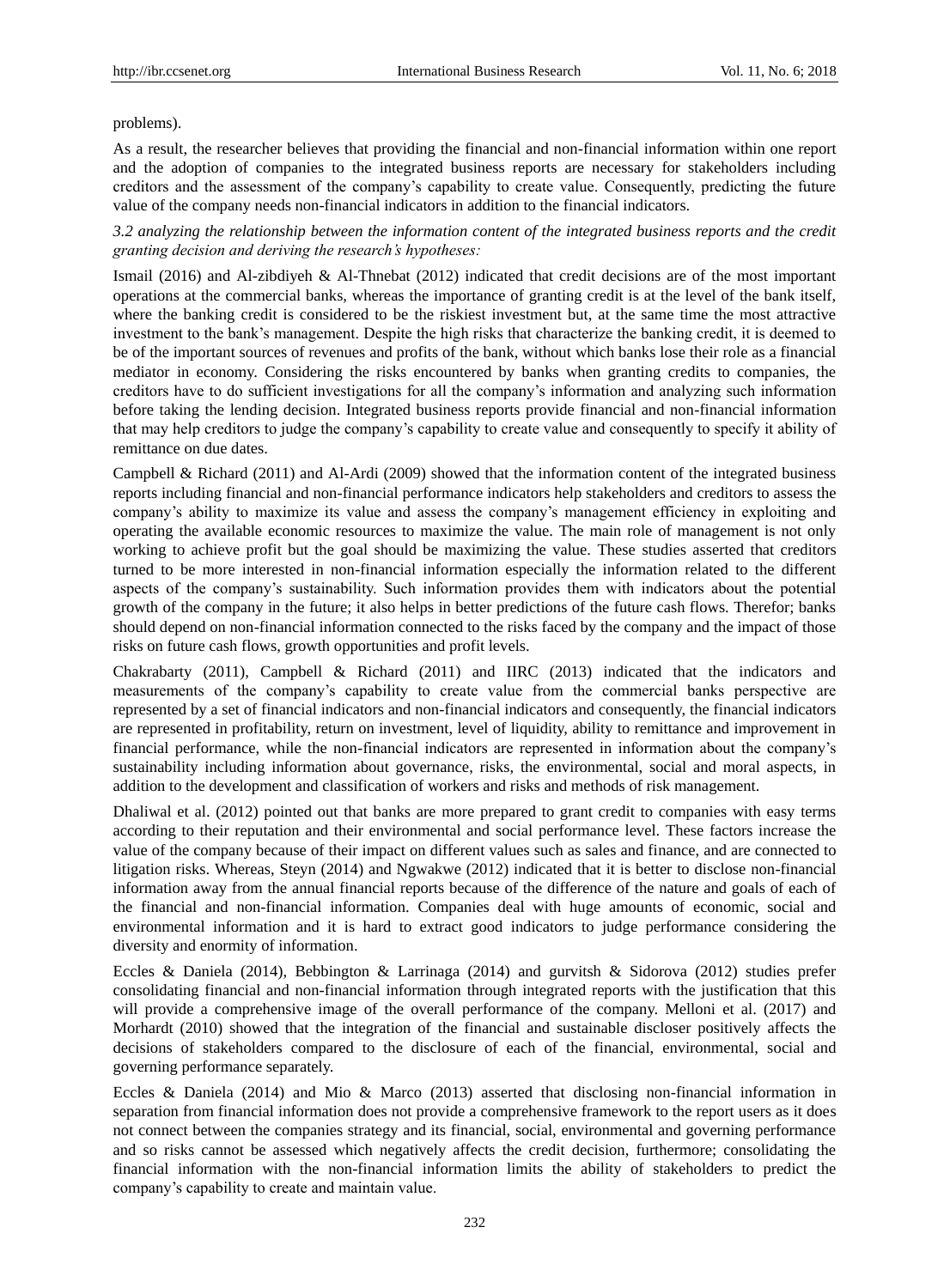As a result of the argument related to the discloser methods, the importance of this research stems in studying and testing the effect of information content for each alternative of disclosure alternatives according to the information content of the integrated business reports in taking credit decision at Jordanian commercial banks. The three hypotheses of the research can be stated as follows:

**First hypothesis**: there is a statistically significant effect of disclosing the financial information only through traditional financial reports in taking credit decision at Jordanian commercial banks.

**Second hypothesis**: there is a statistically significant effect of disclosing the non-financial information through separate reports in taking credit decision at Jordanian commercial banks.

**Third hypothesis**: There is a statistically significant effect of disclosing the financial information consolidated with non-financial information within integrated financial reports in taking credit decision at Jordanian commercial banks.

Al-Berzenji & Husain (2017) limited the factors that affect the credit granting decision with the following:

- Factors related to the customer: represented by the personal factors, capital, his ability to meet obligations, the guarantees provided by him, and circumstances surrounding his activity.

- Factors related to the credit: that can be limited by the following: the size and the type of the required credit, duration, the type of the required credit, the program and sources of payment, the amount of credit, and the interest rate.

By Analyzing Ismail (2016), Eccles & Daniela (2014) and Mio & Marco (2013) studies, it became clear to the researcher that there are significant differences in the effect of three previous cases over the credit granting decision's variables, especially when it comes to consolidate the financial information with the non-financial information in the form of an integrated business report. Therefor; the forth hypothesis can be stated as follows:

**Forth hypothesis**: there are statistically significant differences among the information disclosure alternatives (traditional financial statements, traditional financial statements and non-financial separated information, consolidated financial and non-financial information (integrated business reports)) attributed to the credit granting decision's variables.

## **4. Research Methodology and Hypotheses Testing**

To achieve the research objectives, the research methodology presents the applied tools and procedures, the research's population and sample, the statistical analysis results and testing the research's hypotheses.

## *4.1 Applied Tools and Procedures of the Research*

The research depended on the method of applied study in collecting data. The research's questionnaire was designed based on Abbas (2017), Yusof (2017), Ismail (2016) and Milhem (2010) studies The questionnaire is composed of the following three sections:

**The first section**: This section includes items that measure some of the demographic and general information of the participants in this research, such as personal data, specialization and scientific qualification.

**The second section**: includes questions related to the hypotheses from  $(1 - 3)$ . This section is composed of three parts: the first part includes (5) questions that measure the first independent variable; the disclosure of financial information. The second part includes (6) questions that measure the second independent variable; the disclosure of non-financial information. The third independent variable; the consolidated financial and non-financial information is measured by all of the questions through combining the items of financial and non-financial information together. The third part includes (6) questions and they measure the variable related to credit granting decisions.

**The third section**: includes questions related to the forth hypothesis along with information about the company of ready-made concrete and construction supplies. The researcher presented the company's financial reports within a questionnaire through the three alternatives of accounting disclosure. They include:

- Traditional financial reports expressing financial disclosure together with the supplementary notes of the financial statements, and the auditor's accounts report.

- Traditional financial reports, in addition to non-financial information in separated report.
- Integrated reports (consolidated financial information and non-financial information).

The researcher presented the questions to the credit officers at the end of each of the previous cases as follows:

In the light of the previous financial report, and as a credit officer, knowing that the company has presented its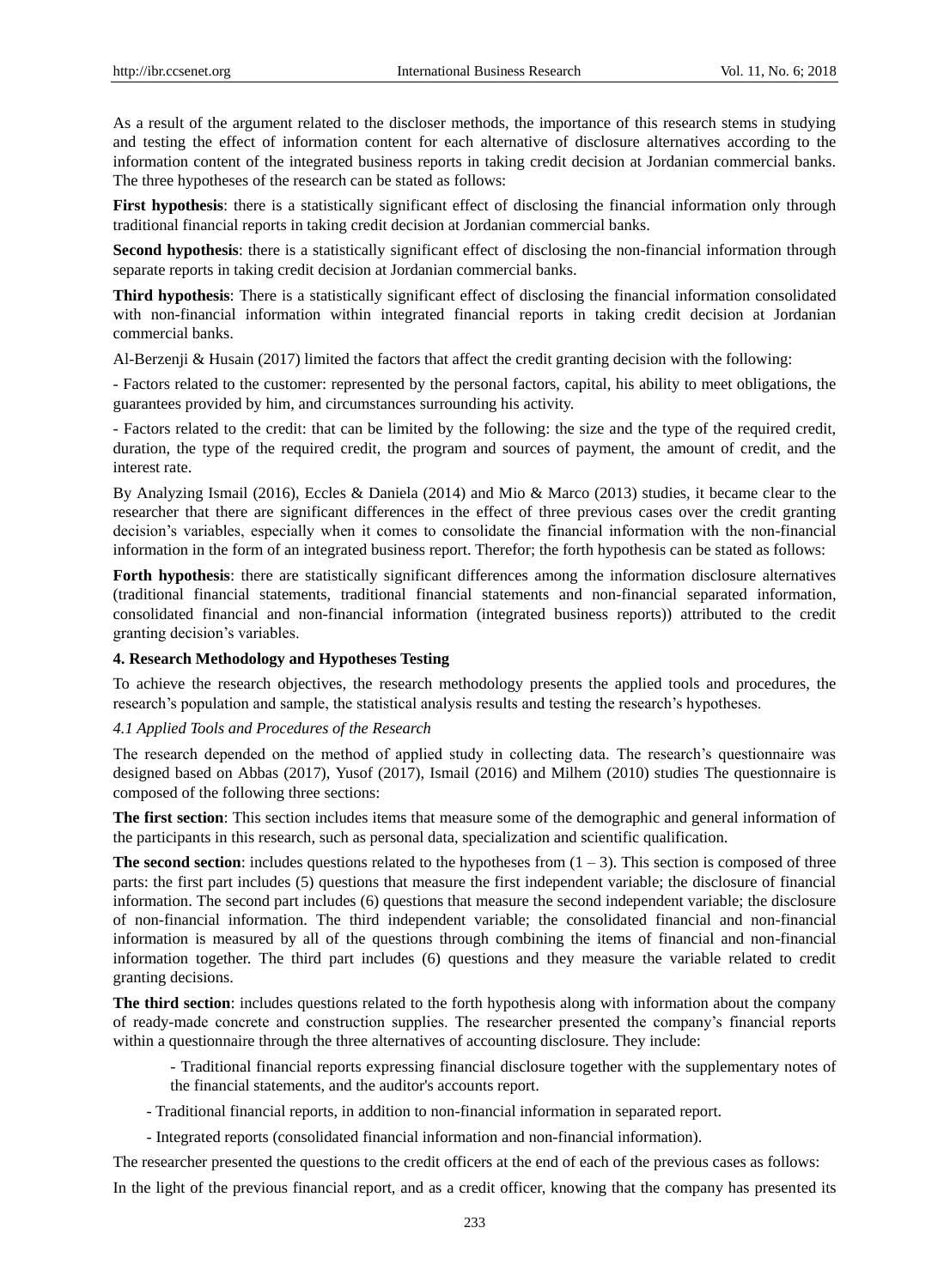previous data for the purpose of obtaining a loan of 10 million Jordanian Dinars with the guarantee of property, machinery and equipment, please express your opinion in the following:

- What is the maximum amount of the loan that can be accepted?
- What is the ratio of loan to assets and equipment?
- what is the minimum interest rate required?
- What is the credit period for the repayment of the loan?

## *4.2 Population and Sampling*

The research population is represented by all credit officers at Jordanian commercial banks. A questionnaire has been distributed over the commercial credit departments; (110) questionnaires have been distributed over the research population (the credit officers at Jordanian commercial banks) in order to reach the sample's aimed size. (98) Questionnaires have been retrieved (89%). Three questionnaires have been excluded due to incomplete answers. As a result, the number of the questionnaires used for the research analysis purposes were (95) questionnaires.

#### *4.3 Validity and Reliability Test*

To verify the research's tool validity, the questionnaire was arbitrated by experienced professors specialized in this domain, and consensus observations were taken into account. To test the research's tool reliability in testing the research hypotheses and achieving its objectives, Cronbach's Alpha coefficient was used. Cronbach's Alpha coefficient is usually used to measure the research's tool reliability in order to test the hypotheses.

## Table 1. Results of the reliability analysis

| Domain                                                                                 | <b>Reliability coefficient</b> |
|----------------------------------------------------------------------------------------|--------------------------------|
| Traditional financial reports expressing the financial disclosure                      | 0.88                           |
| Traditional financial reports, in addition to non-financial information in a separated | 0.85                           |
| report                                                                                 |                                |
| Integrated reports (consolidated financial and non-financial information               | 0.90                           |
| Credit granting decision                                                               | 0.82                           |
| The instrument as a whole                                                              | 0.92                           |

The previous table shows that the reliability coefficients of the research areas and the instrument as a whole were greater than (0.70) (Hair et al., 2006), this indicates a high level of reliability of the research instrument, which means the possibility of depending on the questionnaire results and reassurance to its credibility in achieving the study goals.

## *4.4 Data Analysis and Hypotheses Testing*

#### 4.4.1 Sample Characteristics

Table 2. Demographic characteristics of the research sample

| <b>Variable</b>                   | <b>Scale</b>                   | <b>Frequency</b>                 | <b>Percentage</b> |
|-----------------------------------|--------------------------------|----------------------------------|-------------------|
|                                   | Diploma                        | 4                                | 4.2%              |
| <b>Educational</b>                | Bachelor                       | 64                               | 67.3%             |
| Level                             | Post-graduate studies          | 27                               | 28.5%             |
|                                   | Total                          | 95                               | 100%              |
|                                   | Accounting                     | 45                               | 47.4%             |
|                                   | Financial and banking sciences | 28                               | 29.5%             |
| <b>Scientific Specialization</b>  | Business management            | 12                               | 12.6%             |
|                                   | Other                          | 10                               | 10.5              |
|                                   | Total                          | 95<br>12<br>18<br>42<br>23<br>95 | 100%              |
|                                   | $<$ 5 years                    |                                  | 12.6%             |
| <b>Experience in Credit Field</b> | 5-10 years                     |                                  | 18.9%             |
|                                   | $11-15$ years                  |                                  | 44.2%             |
|                                   | $> 15$ years                   |                                  | 24.3%             |
|                                   | Total                          |                                  | 100%              |

- **Educational level**: Table (2) shows that the highest percentage of respondents is of those who hold a bachelor degree; (64) credit officers with a percentage of (67.3). The number of respondents who hold post-graduate certificates was (27) credit officers. In other words, (95.8) percentage of credit officers hold a degree of bachelor or more advanced certificates. This indicates that credit officers have a sufficient academic qualification which enables them to answer the questionnaire's questions properly.

- **Scientific specialization**: From the table we see that the highest percentage of respondents is of those who are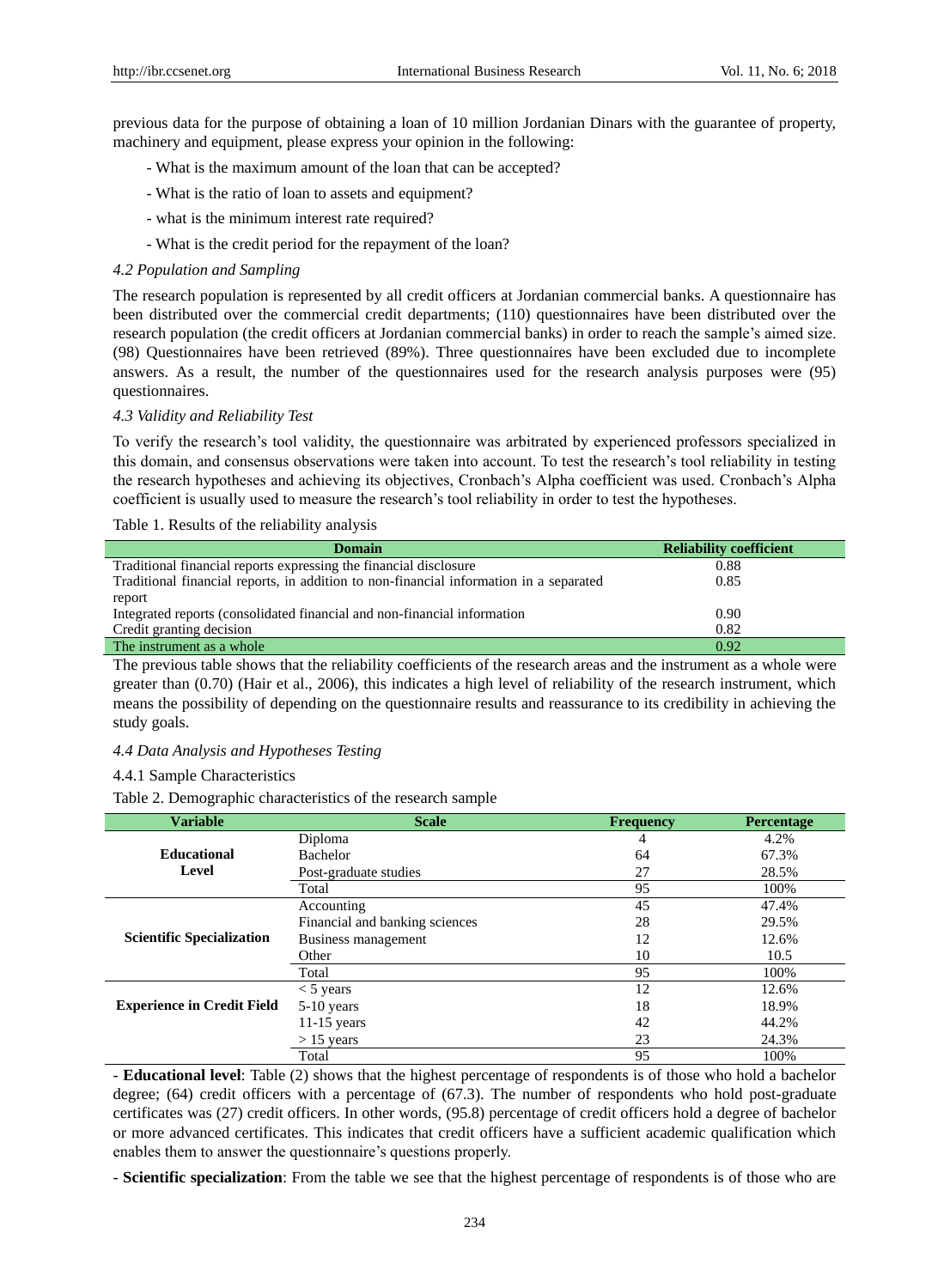specialized in accounting and financial and banking sciences; (73) credit officers with a percentage of (76.9%). This is a high logical percentage as for most of the workers in the field of credit are specialized in accounting and financial and banking sciences. This indicates that the study sample acquires the needed knowledge that enables them to read and understand the integrated and traditional financial reports.

- **Experience**: The table shows that the highest percentage of respondents is for those who have ten years of experience and more; (65) credit officers with a percentage of (68.5%). This is a high percentage and it indicates that most of the workers in the credit field have good experience in granting loans, in other words; credit officers are well qualified to answer the questionnaire's questions properly.

## 4.4.2 Descriptive Analysis

Tables  $(3 - 6)$  Tables provide a descriptive presentation of each of the research questions, showing the mean, the standard deviation and rank of each individual question. The results of these tables can be presented as follows:

Table3. Descriptive statistics for the questionnaire items related to the level of the importance of only financial information disclosure through traditional financial reports for the credit decision-making.

| No.                         | <b>Item</b>                                                  | <b>Mean</b> | <b>SD</b> | Rank | Level       |
|-----------------------------|--------------------------------------------------------------|-------------|-----------|------|-------------|
|                             | The disclosure of financial position items such as           |             |           |      | High        |
|                             | (properties, investments, intangible assets, current assets, | 4.14        | 0.75      |      |             |
|                             | and minority rights)                                         |             |           |      |             |
| $\mathcal{D}_{\mathcal{L}}$ | The disclosure of income statement items such as             |             |           |      | High        |
|                             | (revenues, cost of sold goods, finance costs, and tax        | 3.73        | 0.89      | 5    |             |
|                             | $expenses, \ldots)$                                          |             |           |      |             |
| 3                           | The disclosure of the statement of changes in equity's       |             |           |      | High        |
|                             | items (The items of the other comprehensive income,          | 3.89        | 0.98      | 2    |             |
|                             | $dividend, reserves, \ldots)$                                |             |           |      |             |
| 4                           | The disclosure of the statement of cash flows items          | 3.77        | 1.07      | 3    | High        |
|                             | (operational, financial and investment cash flows)           |             |           |      |             |
| 5                           | The disclosure of the items of clarifications, explanations  |             |           |      | High        |
|                             | and notes (Stock valuation methods, consumption              | 3.76        | 1.13      | 4    |             |
|                             | methods, potential liabilities,                              |             |           |      |             |
|                             | <b>Total Means</b>                                           | 3.86        | 0.34      |      | <b>High</b> |

Table (3) shows that the means of the sample members' approval on the items related to the level of the importance of the disclosure of financial information only through traditional financial reports in order to make the credit decision ranged from  $(3.73 - 4.14)$ . Item (1) concerning "the disclosure of the financial position items" was ranked first with mean of  $(3.14)$  and with a high level. Item (2) concerning "The disclosure of income statement items" was ranked last with mean of (3.73) and with a high level. The total mean of the level of disclosure of financial information only through traditional financial reports was (3.86) and with a high level.

Table (4) shows that the means of the sample members' approval on the items related to the level of the importance of the disclosure of non-financial information through separated reports ranged from (4.14 – 4.68). Item (4) concerning "economic performance indicators" was ranked first with mean of (4.68) and with a high level. Item (5) concerning "environmental performance indicators" was ranked last with a mean of (4.14) and with a high level. The total mean of the level of disclosure of non-financial information through separated reports was (4.45) and with a high level.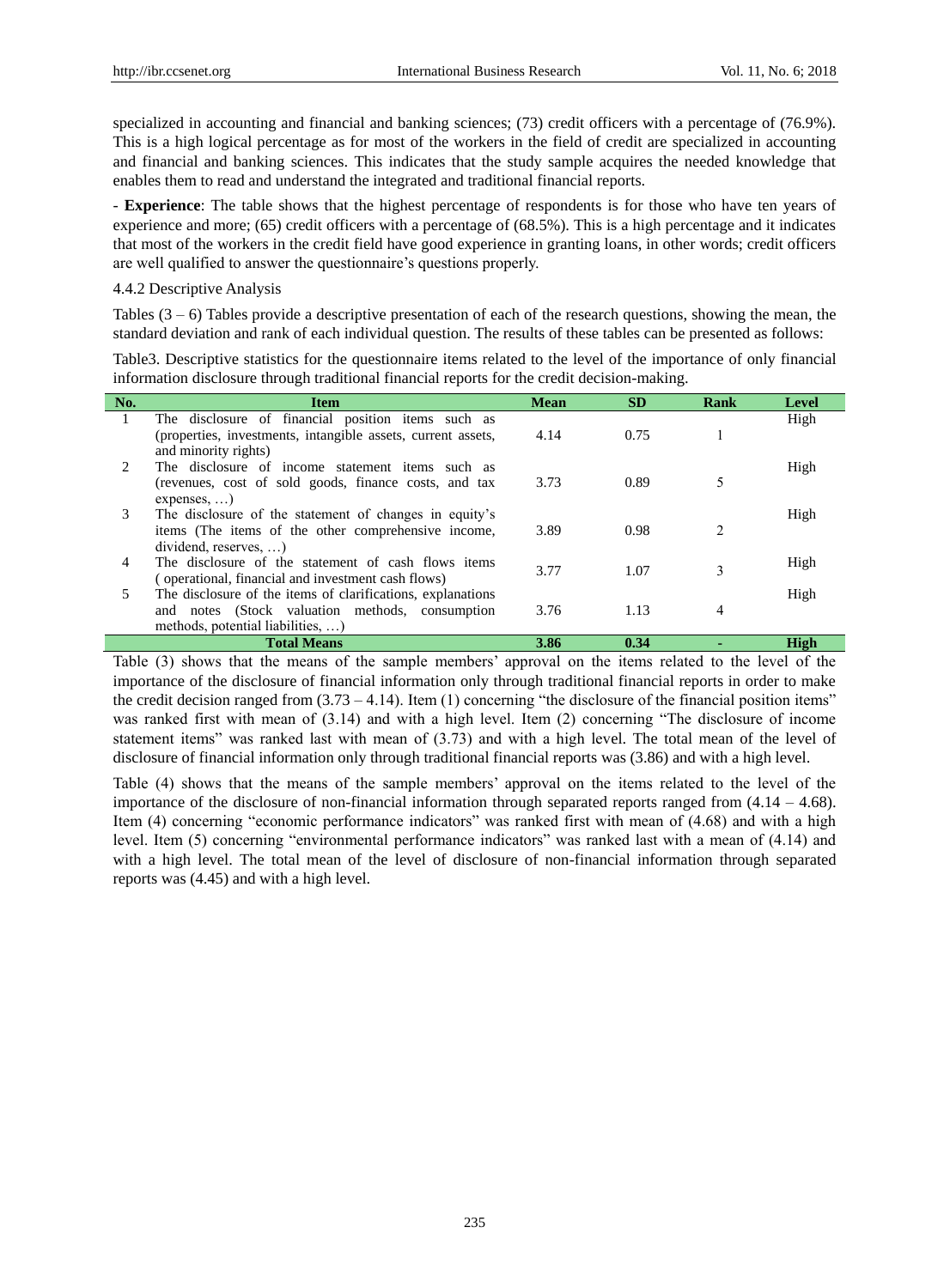|     | of non-financial information through separated financial reports for the credit decision-making. |             | <b>SD</b> | <b>Rank</b>    |              |
|-----|--------------------------------------------------------------------------------------------------|-------------|-----------|----------------|--------------|
| No. | <b>Item</b>                                                                                      | <b>Mean</b> |           |                | <b>Level</b> |
| 1   | The company's strategy (Report of the company's CEO,                                             | 4.63        | 0.74      | $\overline{c}$ | High         |
|     | clarifying opportunities, benefits and risks)                                                    |             |           |                |              |
| 2   | The company's features register (the company's vision                                            |             |           |                | High         |
|     | and mission, the brand, the company's main products,                                             | 4.43        | 0.86      | 4              |              |
|     | values and believes, the markets in which the company                                            |             |           |                |              |
|     | operates)                                                                                        |             |           |                |              |
| 3   | Governance (the governance structure of the company,                                             |             |           |                | High         |
|     | board of directors' committees, the selection of the board                                       |             |           |                |              |
|     | of directors and its committees, the role of the board of                                        | 4.41        | 0.87      | 5              |              |
|     | directors in identifying economic, environmental and                                             |             |           |                |              |
|     | social impacts, risks and opportunities)                                                         |             |           |                |              |
| 4   | Economic performance indicators (the financial statements                                        |             |           |                | High         |
|     | prepared according to IFRS standards, economic values                                            |             | 0.69      | 1              |              |
|     | like revenues, operation costs, revenues)                                                        | 4.68        |           |                |              |
| 5   | Environmental performance indicators (commitment to                                              |             |           |                | High         |
|     | environmental laws and legislations, the operation costs of                                      |             |           |                |              |
|     | environment reservation activities, the used amounts of                                          | 4.14        | 1.22      | 6              |              |
|     | water and energy, discovering new sources of energy )                                            |             |           |                |              |
| 6   | Social performance indicators (advantages granted to                                             |             |           |                | High         |
|     | workers, policy of wages, the employees' health and                                              | 4.45        |           |                |              |
|     | safety, the rate of annual training hours for each employee,                                     |             | 0.94      | 3              |              |
|     | charity activities, sorting out social problems)                                                 |             |           |                |              |
|     | <b>Total Means</b>                                                                               | 4.45        | 0.36      |                | <b>High</b>  |

Table 4. Descriptive statistics for the questionnaire items related to the level of the importance of the disclosure

Table 5. Descriptive statistics for the questionnaire items related to the credit decision-making

| No. | <b>Item</b>                                                                                                                                                                                     | <b>Mean</b> | <b>SD</b> | <b>Rank</b> | <b>Level</b> |
|-----|-------------------------------------------------------------------------------------------------------------------------------------------------------------------------------------------------|-------------|-----------|-------------|--------------|
| 1   | There is a written credit policy for the bank for granting<br>credit                                                                                                                            | 3.83        | 1.17      | 4           | High         |
| 2   | The bank sets a limit for the credit easy terms granted to<br>customers and shall not allow to exceed it                                                                                        | 3.71        | 1.18      | 6           | High         |
| 3   | There is a committee for easy terms for granting the credit<br>decision                                                                                                                         | 3.80        | 1.12      | 5           | High         |
| 4   | The procedures applied to analyze the credit application<br>differs from one type to another                                                                                                    | 4.02        | 1.03      | 3           | High         |
| 5   | The speed of credit decision-making and the reduction of<br>the work's routine in studying the credit application is<br>related to the type of credit                                           | 4.04        | 0.97      | 2           | High         |
| 6   | The decision of credit granting and its success depend on<br>the credit personnel capability to understand the credit<br>policy instructions and its application within the<br>commercial banks | 4.09        | 0.96      |             | High         |
|     | <b>Total Means</b>                                                                                                                                                                              | 3.92        | 0.69      |             | High         |

Table (5) shows that the means of the sample members' approval on the items related to the level of credit granting decision ranged from  $(4.09 - 3.71)$ . Item  $(6)$  concerning "the decision of credit granting and its success depend on the credit personnel capability to understand the credit policy instructions and its application within the commercial banks" was ranked first with a mean of (4.09) and with a high level. Item (2) concerning "the bank sets a limit for the credit easy terms granted to customers and shall not allow to exceed it" was ranked last with a mean of  $(3.71)$  and with a high level. The total mean of the level of credit granting decision was  $(3.92)$ and with a high level.

Table 6. Descriptive statistics for the variables of the credit decision-making

| <b>Variables</b>                               | <b>Traditional financial</b><br><b>statements</b> |           |             | <b>Traditional statements</b><br>and separated<br>non-financial<br><i>information</i> | <b>Integrated business</b><br>reports |           |
|------------------------------------------------|---------------------------------------------------|-----------|-------------|---------------------------------------------------------------------------------------|---------------------------------------|-----------|
|                                                | <b>Mean</b>                                       | <b>SD</b> | <b>Mean</b> | <b>SD</b>                                                                             | <b>Mean</b>                           | <b>SD</b> |
| The acceptable maximum limit                   | 7400000                                           | 174.47    | 7870000     | 154.51                                                                                | 8300000                               | 173.30    |
| The ratio of loan to assets and<br>equipment % | 49.6                                              | 1.55      | 52.7        | 1.82                                                                                  | 56.6                                  | 1.47      |
| The minimum interest rate<br>required %        | 8.9                                               | 0.42      | 8.47        | 0.27                                                                                  | 8.38                                  | 0.29      |
| The loan average period                        | 4.6                                               | 0.25      | 4.8         | 0.25                                                                                  | 4.9                                   | 0.33      |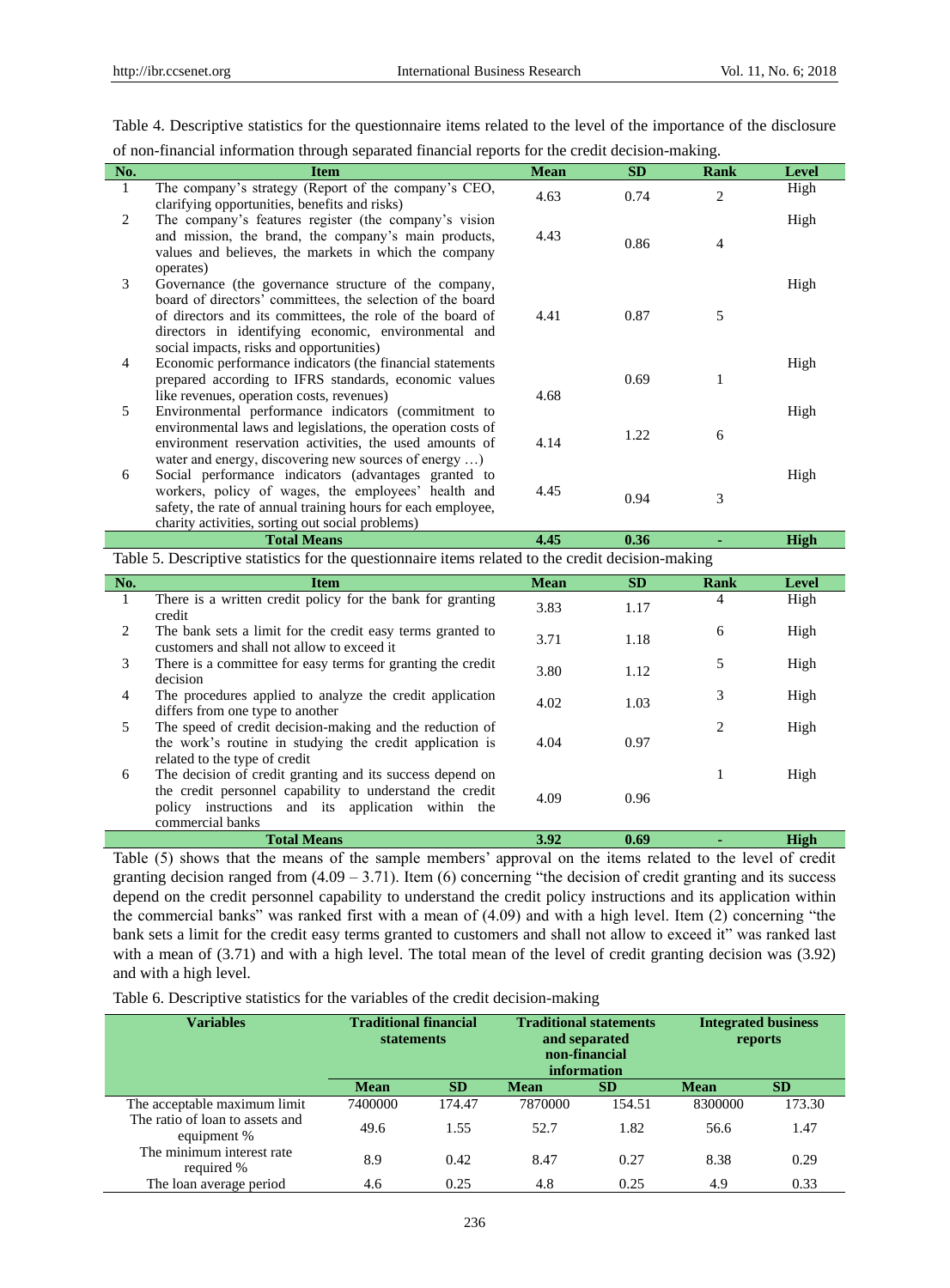Table 6 shows the increase in the acceptable maximum limit upon the availability of traditional statements and consolidated non-financial information (integrated business reports) with mean of (8300000) and a standard deviation of (173.30). The ratio of loan to assets and equipment increased according to the three cases with the values of 49.6 , 52.7 , 56.6 respectively, whereas the minimum interest rate decreased in the case of the availability of integrated business reports with mean of (0,8.38) and a standard deviation of (0.29). The loan average period increased according to the three cases with the values of 4.6, 4.8, 4.9 respectively.

## 4.4.3 Hypotheses Testing

The firs, the second and the third hypotheses of the research were subjected to the Simple linear Regression (SLR) at  $(\alpha \le 0.05)$  and the results were as follows:

First hypothesis: "There is a statistically significant effect of disclosure about the financial information only through traditional financial reports in taking the credit decision at Jordanian commercial banks".

Table 7. Simple Linear Regression results for first hypothesis

| Independent variable                        |       | Dʻ<br>$\blacksquare$ | m   | Sio   | Beta |        | Sig.<br>T/% |
|---------------------------------------------|-------|----------------------|-----|-------|------|--------|-------------|
| Disclosure of financial information through |       |                      |     |       |      |        |             |
| traditional financial reports               | 0.423 | 0.179                | 498 | 0.000 |      | 20.232 | $0.000\,$   |

The results show that the correlation coefficient  $(R=0.423)$  indicates the presence of a positive correlation between the disclosure variable about financial information through traditional financial reports and the variable of taking the credit decision, and that there is an effect of the independent variable (disclosure about financial information through traditional financial reports) on the dependent variable (taking the credit decision) which is statistically significant where the calculated value of (F) reached at (20.232) which is statistically significant at (sig=0.000) that is less than (0.05). They also show that the value of  $(R^2=0.179)$  indicates that (17.9%) of the variance in (taking the credit decision) can be explained through the variance in (disclosure of financial information through traditional financial reports), which proves the validity of the first hypothesis.

This agrees with the Muhammad (2017), Rensburg & Botha (2014) and Al-Zibdiyeh & Al-Thnebat (2012) studies which affirmed that the availability of accounting information through traditional reports is still the core and reference of the decision and the main source of information for stakeholders bringing importance and utility that may lead to rationalizing the decision of credit granting. However, this disagrees with the study of Musa (2010) which stated that some banks do not ask for just accounting information for the reason that they do not trust the submitted statements.

**Second hypothesis**: "There is a statistically significant effect of non-financial information disclosure through separate reports in taking the credit decision at Jordanian commercial banks".

Table 8. Simple Linear Regression results for second hypothesis

| Independent variable                    | .     | . . | m     | $C2 -$<br>$T^*$ | <b>Beta</b> |        | <b>Sio</b><br>T/% |
|-----------------------------------------|-------|-----|-------|-----------------|-------------|--------|-------------------|
| Disclosure of non-financial information |       |     |       |                 |             |        |                   |
| through separated reports               | 0.364 |     | 3.764 | 0.000           | J.364       | .4.170 | 000.              |

The results show that the correlation coefficient (R=0.364) indicates the presence of a positive correlation between the disclosure variable about non-financial information through separated reports and the variable of taking the credit decision, and that there is an effect of the independent variable (disclosure about non-financial information through separated reports) on the dependent variable (taking the credit decision) which is statistically significant where the calculated value of (F) reached at (14.170) which is statistically significant at (sig=0.000) that is less than (0.05). They also show that the value of  $(R^2=0.132)$  indicates that (13.2%) of the variance in (taking the credit decision) can be explained through the variance in (disclosure of non-financial information through separated reports), which proves the validity of the second hypothesis.

This agrees with the Steyn (2014), Dhaliwal et al., (2012) and Ngwakwe (2012) studies which indicated that banks have become more prepared to grand credits to companies with easy terms according to their reputation and the level of their environmental and social performance. Such factors increase the value of the company where it is better to disclose the non-financial information in separation from the annual financial reports because of the difference between the nature and objectives of each of the financial information and the non-financial information.

**Third hypothesis**: "there is no statistically significant effect of the disclosure about the financial information consolidated with the non-financial information (integrated financial reports) in taking the credit decision at Jordanian commercial banks".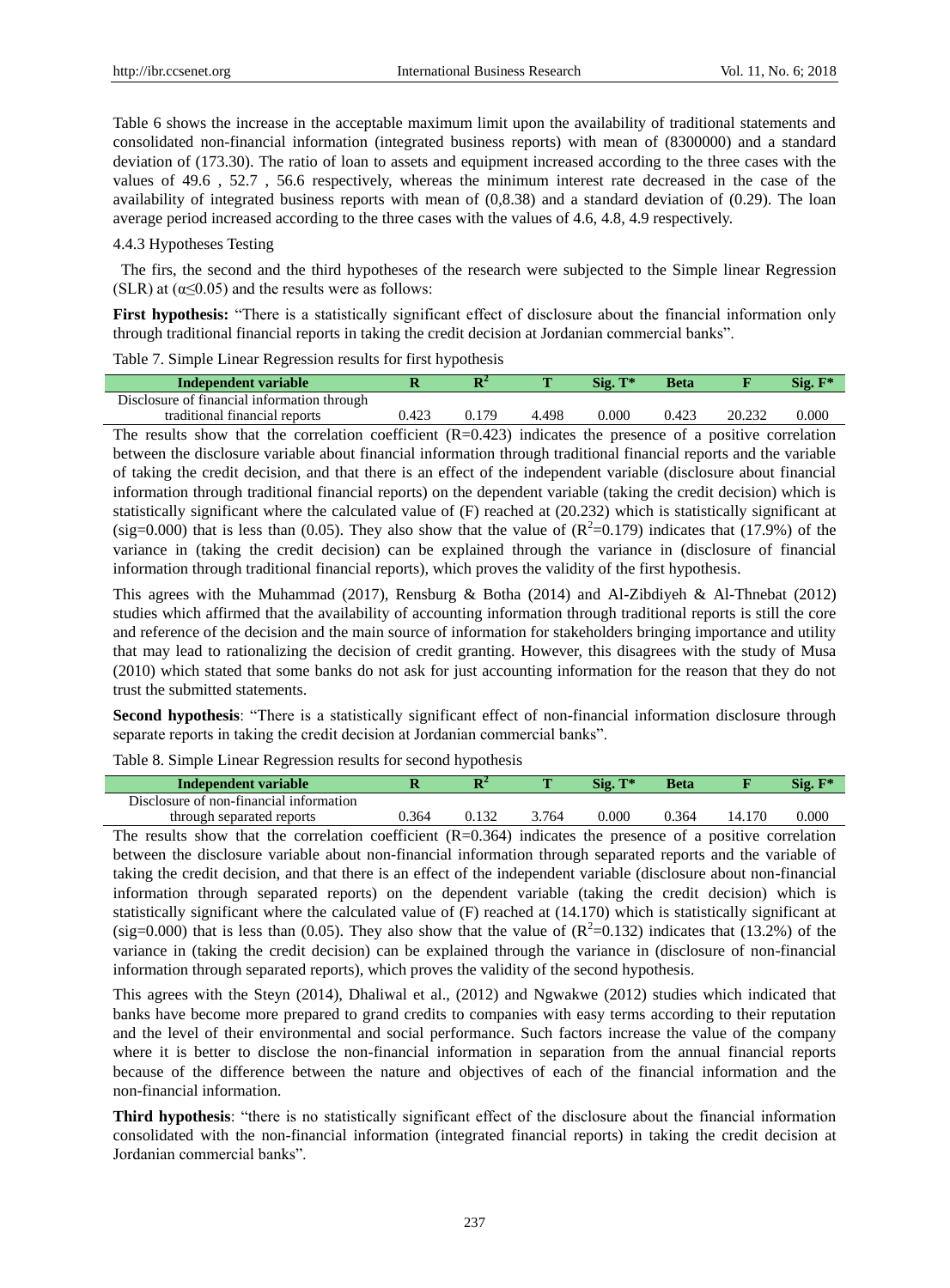Table 9. Simple Linear Regression results for third hypothesis

| Independent variable                       |       |       |       | $Sig. T^*$ | <b>Beta</b> |        | $Sig. F^*$ |
|--------------------------------------------|-------|-------|-------|------------|-------------|--------|------------|
| Disclosure about the financial information |       |       |       |            |             |        |            |
| consolidated with the non-financial        | 0.498 | 0.248 | 5.536 | 0.000      | 0.498       | 30.648 | 0.000      |
| information with in integrated financial   |       |       |       |            |             |        |            |
| reports                                    |       |       |       |            |             |        |            |

The results show that the correlation coefficient  $(R=0.498)$  indicates the presence of a positive correlation between the disclosure variable about financial information consolidated with non-financial information through integrated financial reports and the variable of taking the credit decision, and that there is an effect of the independent variable (disclosure about financial information consolidated with non-financial information through integrated financial reports) on the dependent variable (taking the credit decision) which is statistically significant where the calculated value of  $(F)$  reached at (30.648) which is statistically significant at (sig=0.000) that is less than (0.05). They also show that the value of  $(R^2=0.248)$  indicates that (24.8%) of the variance in (taking the credit decision) can be explained through the variance in (disclosure of financial information consolidated with non-financial information through integrated financial reports), which proves the validity of the third hypothesis.

This agrees with the Melloni et al., (2017), Havlova (2015), Sharaf (2015), Bebbington & Larrinaga (2014), Isabel et al., (2013), Sidorova (2012) and gurvitsh & Morhardt (2010) studies which indicated that, the integrated business reports provide important information about strategic plans, governance, commitment to principles and environmental commitment and in addition to the financial performance and the data of employees, wages and sustainability. Thus, banks became more prepared to grant credits to companies with easy terms according to their reputation and the level of their environmental and social performance as such factors increase the value of the company and consequently consolidating the financial information and the non-financial information through integrated reports has positive effect on the stakeholders' decisions.

**Forth hypothesis**: "There are no statistically significant differences between the alternatives of information disclosure (traditional financial statements, traditional financial statements and separated non-financial information, consolidated financial and non-financial information (integrated business reports))" attributed to the variables of credit granting decision.

In order to test the forth hypothesis and identify the presence of differences at ( $\alpha \le 0.05$ ), One Way ANOVA test was used. Table (10) shows the results.

| <b>Granting Decision</b>                                                                                                   | <b>Source of</b>      | <b>Sum of Squares</b> | DF             | <b>Mean Squares</b> | F       | Sig.  |
|----------------------------------------------------------------------------------------------------------------------------|-----------------------|-----------------------|----------------|---------------------|---------|-------|
| <b>Variables</b>                                                                                                           | <b>Variance</b>       |                       |                |                     |         |       |
|                                                                                                                            | Between Groups        | 12769910136002.410    | 2              | 6384955068001.200   |         |       |
| Acceptable Maximum                                                                                                         |                       |                       |                |                     | 98.092  | 0.000 |
| limit                                                                                                                      | Within Groups         | 5988418956477.740     | 92             | 65091510396.497     |         |       |
|                                                                                                                            | Total                 | 18758329092480.150    | 94             |                     |         |       |
| Ratio of Assets and                                                                                                        | <b>Between Groups</b> | 774.073               | $\overline{c}$ | 387.037             |         |       |
| Equipment                                                                                                                  | Within Groups         | 241.887               | 92             | 2.629               | 147.206 | 0.000 |
|                                                                                                                            | Total                 | 1015.961              | 94             |                     |         |       |
| Minimum Interest                                                                                                           | <b>Between Groups</b> | 4.901                 | $\overline{2}$ | 2.451               |         |       |
| Rate                                                                                                                       | Within Groups         | 10.521                | 92             | .114                | 21.429  | 0.000 |
|                                                                                                                            | Total                 | 15.422                | 94             |                     |         |       |
| Average loan Period                                                                                                        | <b>Between Groups</b> | 1.475                 | $\overline{c}$ | .738                |         |       |
|                                                                                                                            | Within Groups         | 7.140                 | 92             | .078                | 9.505   | 0.000 |
|                                                                                                                            | Total                 | 8.615                 | 94             |                     |         |       |
| $\star$ TL $\sim$ C <sub>c</sub> $\star$ is statistical and $\sim$ is $\sim$ C <sub>c</sub> and at $(\sim$ $\ltimes$ 0.05) |                       |                       |                |                     |         |       |

## Table 10. One Way ANOVA Results

\*The effect is statistically significant at  $(\alpha \le 0.05)$ 

Table 10 shows the significance of the difference among the three cases according to the variables of the loan granting decision at a significance level of 5% through F values and (Sig=0.000) values. To investigate any of the three cases of those differences, Multiple Comparisons and Least Significant Difference (LSD) test were calculated.

Table 11 shows significant differences between the variables of the loan granting decision according to the disclosure alternatives (traditional financial statements, traditional financial statements and separate non-financial information, consolidated financial and non-financial information (integrated business reports)). The third disclosure alternative realizes the best effect on the credit granting decision whether in terms of the acceptable maximum limit of the loan or in terms of the ratio of the loan to assets and equipment, and also in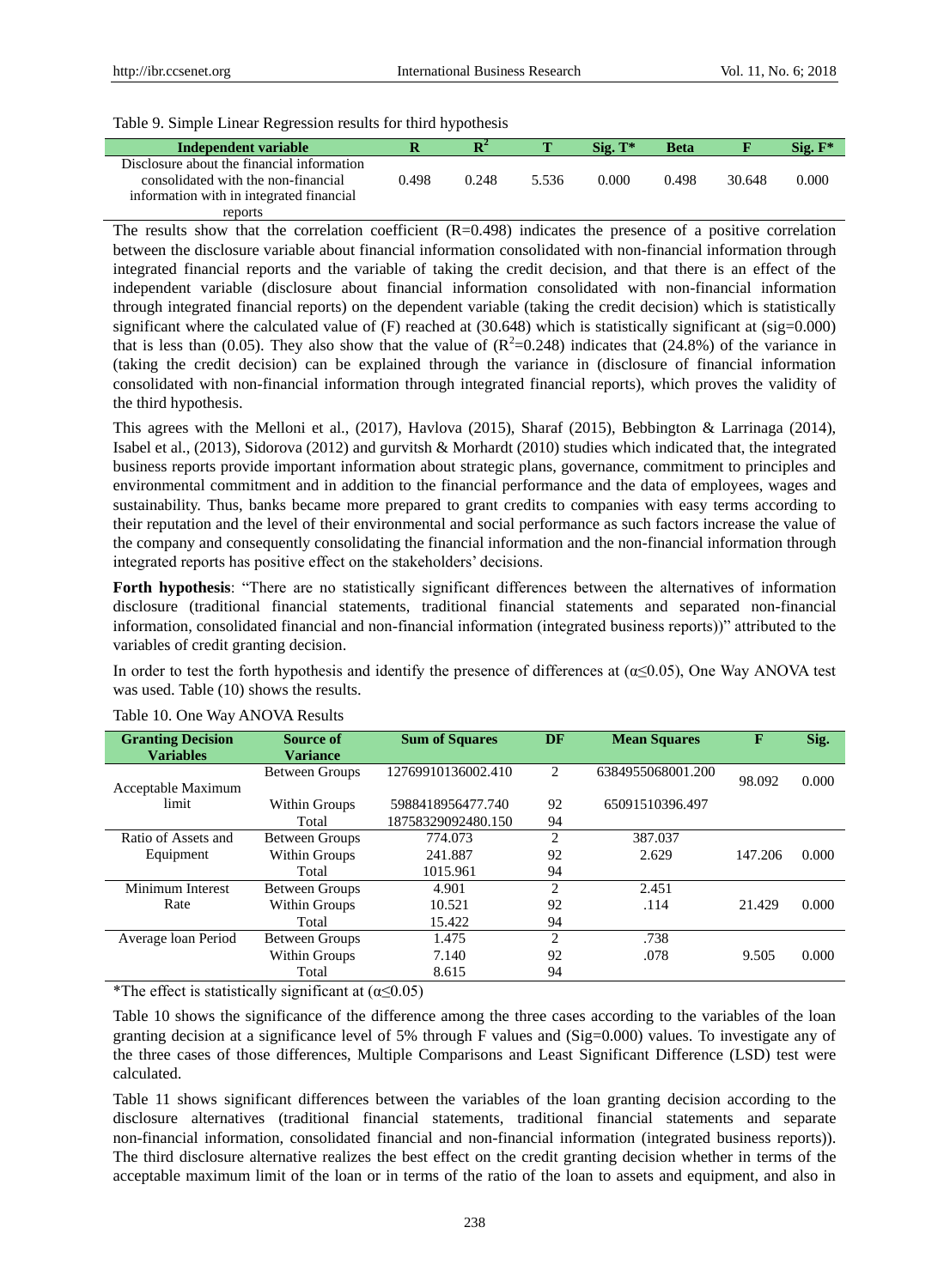terms of the interest rate and the average loan period, which proves the validity of the forth hypothesis.

This agrees with the Ismail (2016), Elsaldt & Worthington (2013), Mio & Marco (2013), Al-shekhali (2012), and Thompson & Cowton (2004) studies which indicated that, credit officers need extra information to assess the risks that may affect the companies' ability to repayment and that disclosing the financial, strategic, economic, environmental and social information enhances the decisions of credit officers when taking the credit decision, and that there is a significant role to the variables of credit granting decision in taking the banking credit decision at Jordanian commercial banks.

## Table 11. Multiple Comparisons Results

| <b>Granting Decision Variables</b> | (I)g | $\left(\mathbf{J}\right)\mathbf{g}$ | $(I-J)$       | <b>Std. Error</b> | Sig.  |
|------------------------------------|------|-------------------------------------|---------------|-------------------|-------|
|                                    | 1    | $\overline{c}$                      | -469999.9688* | 63782.59480       | 0.000 |
|                                    |      | 3                                   | -899999.6462* | 64294.91303       | 0.000 |
| Acceptable Maximum limit           | 2    |                                     | 469999.9688*  | 63782.59480       | 0.000 |
|                                    |      | 3                                   | -429999.6774* | 64294.91303       | 0.000 |
|                                    | 3    |                                     | 899999.6462*  | 64294.91303       | 0.000 |
|                                    |      | 2                                   | 429999.6774*  | 64294.91303       | 0.000 |
|                                    |      | $\overline{c}$                      | $-3.1000*$    | .40537            | 0.000 |
|                                    |      | 3                                   | $-7.0000*$    | .40863            | 0.000 |
| Ratio of loan to Assets and        | 2    |                                     | $3.1000*$     | .40537            | 0.000 |
| Equipment %                        |      | 3                                   | $-3.9000*$    | .40863            | 0.000 |
|                                    | 3    |                                     | 7.0000*       | .40863            | 0.000 |
|                                    |      | $\overline{c}$                      | 3.9000*       | .40863            | 0.000 |
|                                    |      | $\overline{2}$                      | $0.4300*$     | .08454            | 0.000 |
|                                    |      | 3                                   | $0.5200*$     | .08522            | 0.000 |
| Minimum Interest Rate              | 2    |                                     | $-0.4300*$    | .08454            | 0.000 |
|                                    |      | 3                                   | 0.0900        | .08522            | 0.294 |
|                                    | 3    |                                     | $-.05200*$    | .08522            | 0.000 |
|                                    |      | 2                                   | $-0.0900$     | .08522            | 0.294 |
|                                    |      | $\overline{2}$                      | $-0.2000*$    | .06965            | 0.005 |
| Average loan Period                |      | 3                                   | $-0.3000*$    | .07021            | 0.000 |
|                                    | 2    |                                     | $0.2000*$     | .06965            | 0.005 |
|                                    |      | 3                                   | $-0.1000$     | .07021            | 0.158 |
|                                    | 3    |                                     | $0.3000*$     | .07021            | 0.000 |
|                                    |      | 2                                   | 0.1000        | .07021            | 0.158 |

\*Statistically significant at  $(\alpha \le 0.05)$ 

#### **5. Conclusions and Recommendations**

The theoretical study reveals that the integrated business reports meet the needs of the financial reports users as they increase the levels of disclosure and transparency which limits the mismatch of information and helps all the financial reports users in the best assessment of the company's performance and its ability to sustainability and expansion. Moreover, the theoretical study exhibited the concern of creditors with the financial indicators such as profitability and the investment revenue, and the non-financial indicators such as governance, risks and environmental, social and moral aspects.

The applied study revealed the effect of disclosure about the financial information only through traditional financial reports in taking the credit decision at Jordanian commercial banks, and the presence of an effect of the disclosure about the non-financial information through separate reports in taking the credit decision at Jordanian commercial banks, and the presence of an effect of the disclosure about the financial information consolidated with the non-financial information within integrated financial reports in taking the credit decision at Jordanian commercial banks. In addition, it showed that the information content of the integrated business reports (consolidated financial and non-financial information) had the greatest effect than the other two alternatives (traditional financial statements, traditional financial statements and separated non-financial information on the variables of the credit granting decision. This is clear through the rise of the acceptable average maximum limit of the loan, the increase of the ratio of the loan to the assets and equipment, the decline of the minimum level of the interest rate and the increase in the average loan period.

This study recommended that market organizers to issue instructions in the light of the recommendations and guide lines of the local and international vocational and academic organizations to expand the annual report of the company through incorporating the company's strategy and the environmental and social factors and risk management (integrated business reports), which could lead to improving communication with stakeholders and helping in taking different decisions of which are the investment and finance decisions, in addition to the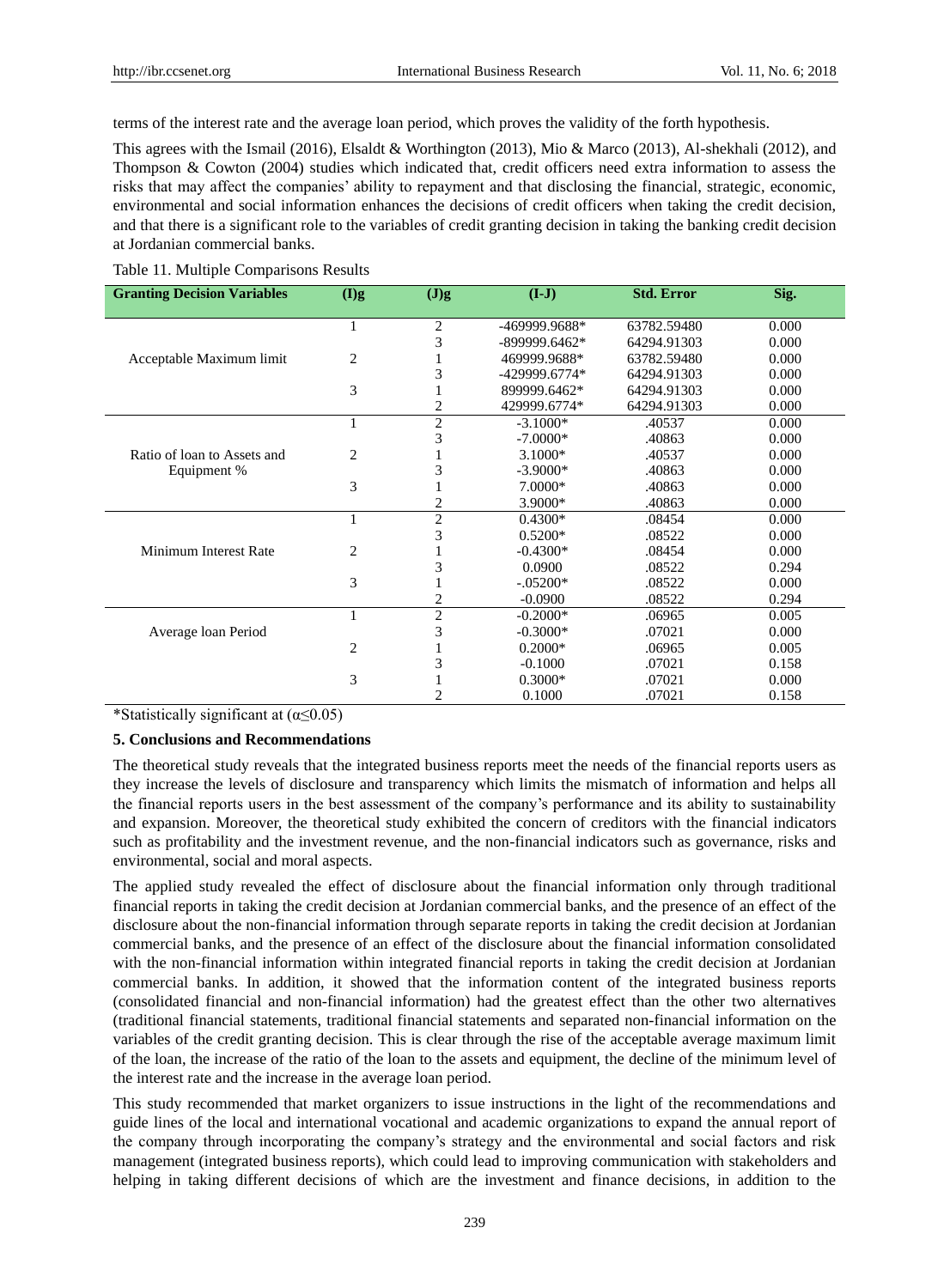concern with spreading awareness among all the parties of producers and integrated business reports users about the contents and objectives of those reports considering their significance in maximizing the market value and creating value for companies. Furthermore, it recommends that accounting curricula at the business faculty should include detailed segments that contain the nature and content of the integrated business reports and their relationship to financial accounting, administrative accounting and auditing, and their role in creating value to different stakeholders. The researcher also recommends conducting more studies in relation to the integrated business reports and linking them to the investment decision, maximizing the shareholders fortune, improving the company's performance or account auditing.

## **References**

- Abbas, D. Q. (2017). The Usage of Balanced Score Card as a Tool to Assess the Accounting Disclosure of Integrated Business Reports Content – Applied Study. Unpublished master thesis, Faculty of Commerce, Mansoura University.
- Abd-Alkareem, A. A. (2003). The Voluntary Accounting Disclosure with an Applied Study for Demands in the Egyptian Environment. *Journal of Commerce and Finance, Faculty of Commerce, Tanta University, 1,* 250-316.
- Abu Jabal, N. M. A. (2014). Developing a Framework to Audit Integrated Business Reports, a Theoretical and Field Study. *Accounting Research Journal, Tanta University,* 31-95.
- Adams, A. C. (2015). The International Integrated Reporting Council: A call to action. *Critical Perspectives on Accounting, 27,* 23-28. https://doi.org/10.1016/j.cpa.2014.07.001
- Al-Aradi, M. W. (2009). The Role of the Model of Improving Business Reports in Increasing Financial Reports Quality. *Scientific Journal, Assiut University, 47,* December, 167-265.
- Al-Birzanji, A. M. F., & Hussain, W. J. M. (2017). The Private External Environment and the Impact of its Analysis on the Granting of Bank Credit. *Applied Research at Rafidain and Rasheed Banks, Thi-Qar University Journal, 12*(3).
- Al-Fouli, F. J. (2005). The Relative Differences in the Level of Voluntary Disclosure among Companies Listed in the Stock Exchange and their Impact on the Cost of Capital - Applied Study. Unpublished Master Thesis, Faculty of Commerce, Alexandria University.
- Ali, A. N. (2012). Integrated Business Reports Audition" the Group of Accounting Intellect, the Annual Conference on Accounting, Faculty of Commerce. Ain Shams University, entitled "Modern Trends in Accounting Thought between Theory and Practice", Volume 16, private issue.
- Alsha'ar, I., Zaloum, N., & Khattab, S. (2015). The Role of the Company's Earnings and Indebtedness in Identifying the Effect of the Level of Non-financial Disclosure Over the Market Value. *Jordan Journal of Business Administration, 11*(3), 685-703.
- Al-Shaikhali, H. A. I. (2012). The Key Factors of Banking Credit Decision at Jordanian Commercial Banks. Master thesis in accounting, Faculty of Business, Middle East University, Jordan.
- Al-Zibdiyeh, R. M., & Al-thunaibat, A. A. (2012). The Effect of the External Auditor on the Credit Decision Making at the Jordanian Commercial Banks. *Jordan Journal of Business Administration, 8*(3), 465-494.
- Azácrate. F., Francisco. C., & Manuel, F. (2011), The role of integrated indicators in exhibiting business contribution to sustainable development: A survey of sustainability reporting initiatives. [www.ssrn.com.](http://www.ssrn.com/)
- Bachoo, K., Tan, R., & Wilson, M., (2013). Firm Value and the Quality Sustainability Reporting in Australia. *Australian Accounting Review, 23*(1), 67-87. https://doi.org/10.1111/j.1835-2561.2012.00187.x
- Barakeh, M. N. H. (2017). The Determining Factors of the Level of Non-financial Disclosure for the Commercial Banks Listed in Amman Stock Exchange. Unpublished master thesis, Zarqa University.
- Bebbington, J., & Larrinaga, C. (2014). Accounting and Sustainable Development: an Exploration. *Accounting Organizations and Society, 39*(6), 395-413. https://doi.org/10.1016/j.aos.2014.01.003
- Blesener, S. (2011). Connecting the dots. Available at: https://www.iabc.com/wp-content/uploads/2014/10/Connecting-the-Dots.pdf
- Campbell, D., & Richard, S. (2011). Environmental disclosure and environmental risk: Sceptical attitudes of UK sell-side bank analysts. *The British Accounting Review, 43*(1). https://doi.org/10.1016/j.bar.2010.11.002
- Chakrabarty, K. C. (2011). Non-financial reporting— what ,why and how —Indian perspective. available at: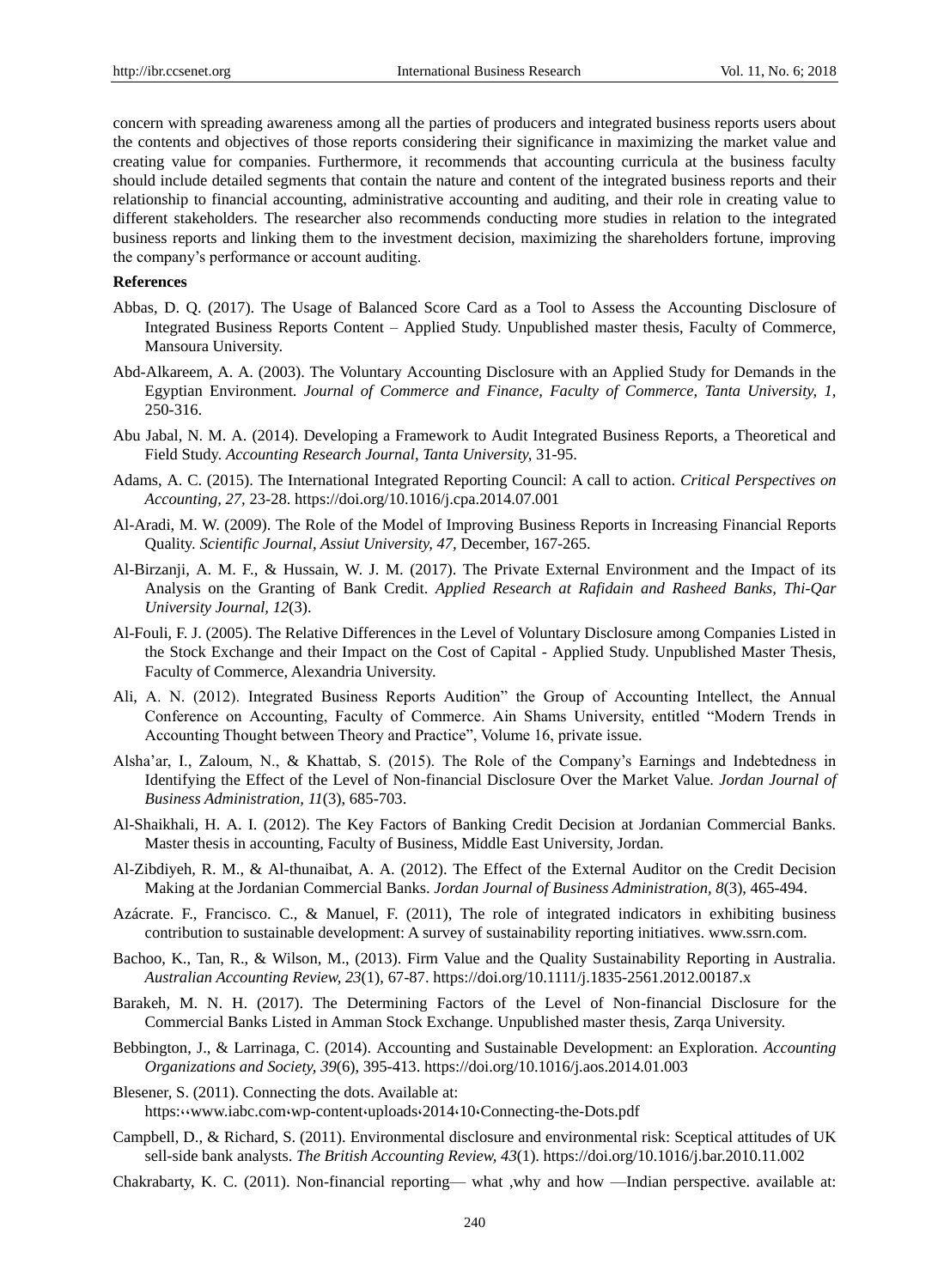<https://ideas.repec.org/p/ess/wpaper/id4175.html>

Cohen, J., Holder-Webb, L., Nath, L., & Wood, D. (2012). Corporate Reporting of Nonfinancial Leading Indicators of Economic Performance and Sustainability. *Accounting Horizons, 26*(1), 65-90. https://doi.org/10.2308/acch-50073

Deloitte, (2012). Integrated Reporting: Is your Message Lost in Regulation? Available at: [www.Deloitte.com](http://www.deloitte.com/)

- Dhaliwal, D. S., Yang. Y. G., & Radhakrishnan, S. (2012). Nonfinancial Disclosure and Analyst Forecast Accuracy: International Evidence on Corporate Social Responsibility Disclosure. *The Accounting Review, 87*(3), 723-759. https://doi.org/10.2308/accr-10218
- Eccles, R., & Daniela, S. (2014) The Next Level Integrated Reporting in CSRIndex 2012. available at: <https://www.yumpu.com/en/document/view/9896691/download-an-excerpt-mediatenor/9>
- Elsaldt, O., & Worthington, A. (2013). Using Environmental and Social Information in Lending Decisions. *International Journal of Economics and Finance, 5*(l), 112-120.
- Ghosh, D., & Anne, W. (2012). The Effect of Positive and Negative Financial and Nonfinancial Performance Measures on Analysts' Recommendations. *Behavioral Research in Accounting, 24*(2), 47-64. https://doi.org/10.2308/bria-10283
- Gurvitsh, N., & Sidorova, L. (2012). Survey of Sustainability Reporting Integrated into Annual Reports of Estonian Companies for the Years 2007-2010:based on Companies Listed on Tallinn Stock Exchange as of October 2011. *Procedia Economics and Finance, 2,* 26-34. https://doi.org/10.1016/S2212-5671(12)00061-5
- Hahn, R., & Michael, K. (2013), Determinants of Sustainability Reporting: Areview of Results. Trends, Theory and Opportunities in an Expanding. Field of Research". *Journal of Cleaner Production, 59,* 5-21. https://doi.org/10.1016/j.jclepro.2013.07.005
- Hair, J., Anderson, R., Tatham, R., & Black, W. (2006). Multivariate Data Analysis, 6th edition, Prentice-Hall, Upper Saddle River.
- Haji, A. A., & Hossain, [D. M.](http://www.emeraldinsight.com/author/Hossain%2C+Dewan+Mahboob) (2016). Exploring the Implications of Integrated Reporting on Organizational Reporting Practice Evidence from Highly Regarded Integrated Reporters". *Qualitative Research in Accounting& Management, 13*(4).
- Havlová, K. (2015). What Integrated Reporting Changed: The Case Study of EarlyAdopters. Business Economics and Management Conference.
- Hussainey, K., & Najjar, B. (2011). Future-Oriented Narrative Reporting: Determinants and Use. *Journal of Applied Accounting Research, 12*(2), 123-138. https://doi.org/10.1108/09675421111160691
- Iatridis, G. (2011). Accounting Disclosures, Accounting Quality, Conditional, and Unconditional Conservatism. *International Review of Financial Analysis, 20*(2), 88-102. https://doi.org/10.1016/j.irfa.2011.02.013
- IIRC. (2011). The International Integrated Reporting Framework. Available at [http:،،www.theiirc.org](http://www.theiirc.org/)
- IIRC. (2013). Theinternational <IR> Framework. International Integrated Reporting Council, London. Available at http: integratedreporting.org،wp-content،uploads،2015،03،13-12-08-THE-INTERNATIONAL-IR-RAMEWORK-2-1.pdf
- Isabel, M., Garcia, S., & Valeriano, F. (2013). The Cultural System and Integrated Reporting. *International Business Review, 22*(10).
- Ismail, I. A. (2016). The Effect of Information Content of Integrated Business Reports on Credit Granting Decisions for Companies in the Egyptian Stock Market. *Accounting Intellect Journal, 20*(4).
- Ismail, K., & Ismail, A. (2015). Suggested Accounting Module to Improve Credit Granting Decisions at Egyptian Banks – Applied Study. Unpublished Master Thesis, Faculty of Economy, Ain Shams University.
- Jahjouh, M. M. (2017). The Impact of Non-financial Disclosure on the Market Value of the Companies Listed in Palestine Stock Market – Field Study. Unpublished Master Thesis, The Islamic University.
- Mahmoud, B. S. N. (2017). The Role of Integrated Business Reports in Enhancing the Competitiveness of Industrial Establishments. Unpublished Master Thesis, Faculty of Commerce, Mansoura University.
- Melloni. G,. Ariela. C., & Paolo P., (2017), Saying more with less? Disclosure Conciseness, Completeness and Balance in Integrated Reports. *Journal of Accounting and Public Policy, 18 April.* https://doi.org/10.1016/j.jaccpubpol.2017.03.001